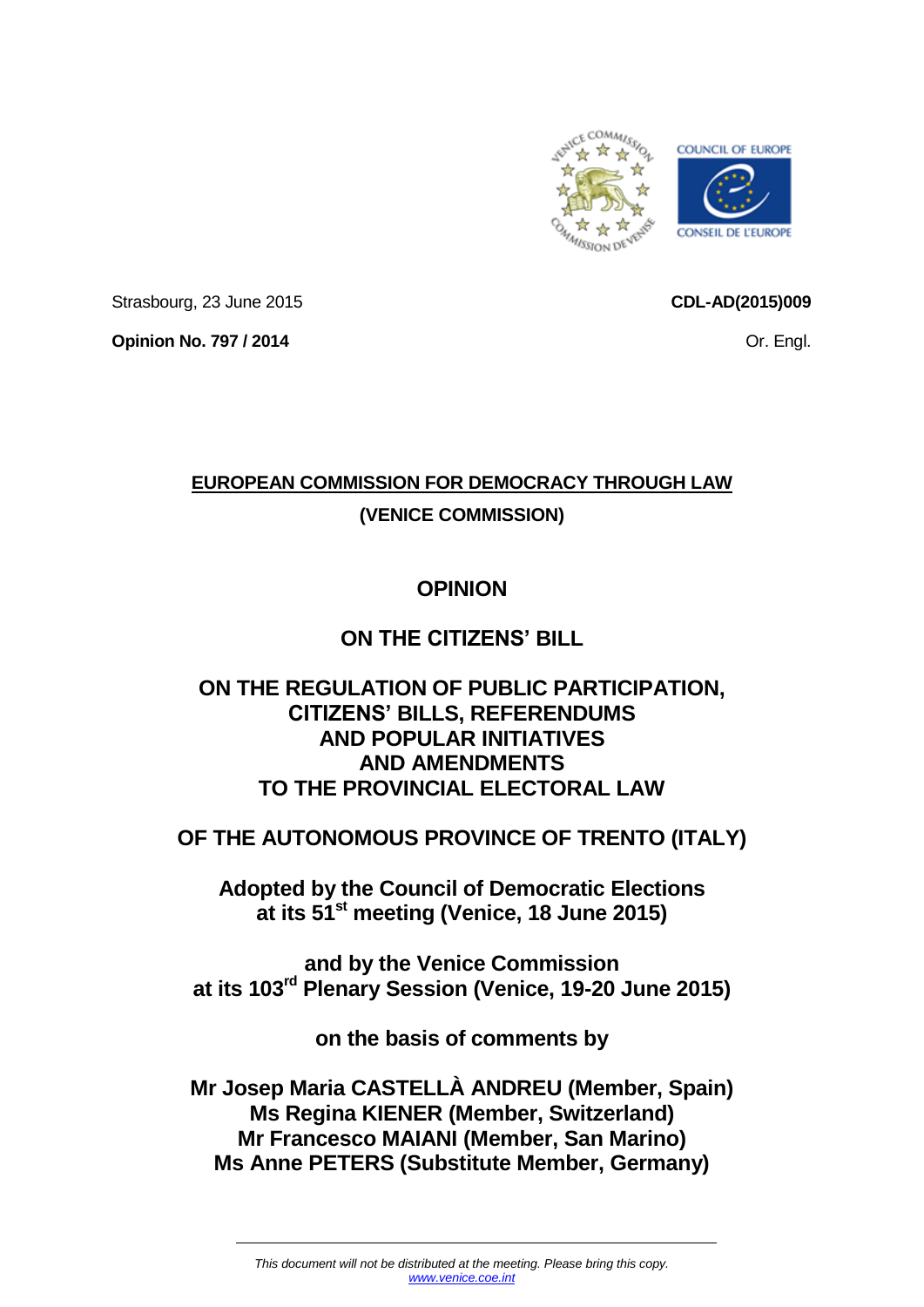## **TABLE OF CONTENTS**

| I.        |                                                                                                |  |  |
|-----------|------------------------------------------------------------------------------------------------|--|--|
| II.       |                                                                                                |  |  |
| А.        |                                                                                                |  |  |
| <b>B.</b> |                                                                                                |  |  |
| III.      |                                                                                                |  |  |
| IV.       |                                                                                                |  |  |
| Α.        |                                                                                                |  |  |
| В.        |                                                                                                |  |  |
| C.        |                                                                                                |  |  |
| D.        |                                                                                                |  |  |
| V.        |                                                                                                |  |  |
| VI.       |                                                                                                |  |  |
| А.        |                                                                                                |  |  |
| В.        |                                                                                                |  |  |
| C.        |                                                                                                |  |  |
| D.        |                                                                                                |  |  |
| Е.        |                                                                                                |  |  |
|           |                                                                                                |  |  |
|           |                                                                                                |  |  |
|           |                                                                                                |  |  |
|           |                                                                                                |  |  |
| VII.      |                                                                                                |  |  |
|           | Introduction of a motion of no confidence against de President of the Province or one or<br>А. |  |  |
| B.        | Introduction of a temporal limitation to the mandate of the President of the Province, the     |  |  |
| VIII.     |                                                                                                |  |  |
| IX.       |                                                                                                |  |  |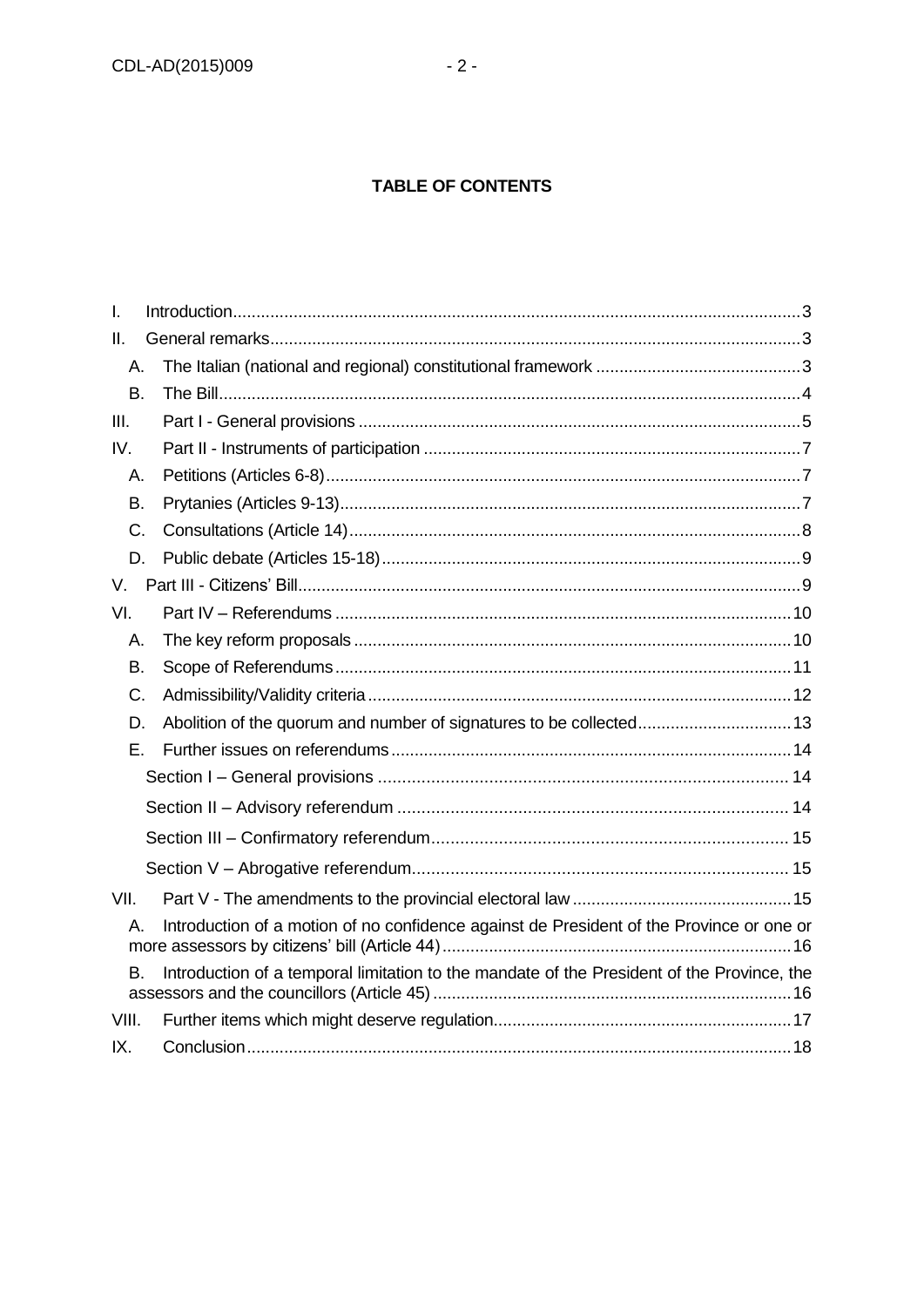## <span id="page-2-0"></span>**I. Introduction**

1. On 5 February 2015, the Presidency of the Italian Council of Ministers transmitted to the Venice Commission a request by the Provincial Council of the Trento Province for an Opinion on a Citizens' Bill on Public Participation, Citizens' Bills, Referendums and Popular Initiatives and Amendments to the Provincial Electoral Law (CDL-REF(2015)017).

2. This Bill under examination (Bill of 19 July 2012, n. 1-328/XIV/XV P, hereafter "the Bill") is intended to repeal and replace the Provincial "Referendum Law" of 5 May 2003 CDL- $REF(2015)016)$  (hereafter "the Referendum Law" or "RL").<sup>1</sup> It aims at strengthening considerably the pre-existing instruments of participation and direct democracy, and at introducing a whole range of new ones, as stated in the Explanatory Memorandum.

3. The present opinion was prepared on the basis of comments by Mr Josep Maria Castellà Andreu, Ms Regina Kiener, Mr Francesco Maiani and Ms Anne Peters.

4. A delegation of the Venice Commission, including Ms Kiener, Mr Maiani, Ms Peters, as well as Mr Garrone from the Secretariat, met the authorities of the Trento Province on 27 May 2015: the President of the Province and the 1<sup>st</sup> Commission of the Provincial Council, as well as the promoters of the Bill.

5. The opinion will deal with the conformity of the Bill with international standards, in particular with the Code of Good Practice on Referendums, drafted by the Venice Commission and supported by the statutory bodies of the Council of Europe (CDL-AD(2007)008rev). It is not intended at assessing its conformity with superior national legislation (national or regional); it will however refer to it when useful.

6. The present opinion was adopted by the Council for Democratic Elections at its  $51<sup>st</sup>$ meeting (Venice, 18 June 2015) and by the Venice Commission at its 103rd Plenary Session (Venice, 19-20 June 2015).

#### <span id="page-2-1"></span>**II. General remarks**

## <span id="page-2-2"></span>**A. The Italian (national and regional) constitutional framework**

7. The Italian Republic is composed of the Municipalities, the Provinces, the Metropolitan Cities, the Regions and the State (Article 114.1). While according to Article 114.2 of the Constitution, all Italian regions are constituted as autonomous bodies with their own statutes, powers and functions according to the principles laid down in the Constitution, Article 116 attributes particular conditions of autonomy to five regions – among them Trentino-Alto Adige/Südtirol – in accordance with Special Statutes adopted as constitutional laws

8. The region of Trentino-Alto Adige/Südtirol is composed of the autonomous provinces of Trento and Bolzano (Article 116.2).

9. The Special Statute for Trentino-Alto Adige/Südtirol<sup>2</sup> ("the Special Statute") gives the provinces legislative power on a wide range of subjects (Articles 8-15 of the Special Statute). The Special Statute sets down the rules regarding the organs of both the region and the provinces (Articles 24-54 of the Special Statute). According to Article 47.1 of the

 1 Legge Provinciale 5 marzo 2003 n. 3: Disposizioni in materia di referendum propositivo, referendum.

<sup>&</sup>lt;sup>2</sup>Statuto Speciale per il Trentino-Alto Adige / Sonderstatut fur Trentino-Sudtirol, approved by the President of the Italian Republic, 31 August 1972, decree Nr. 670, as last amended by law n. 190 of 23 December 2014.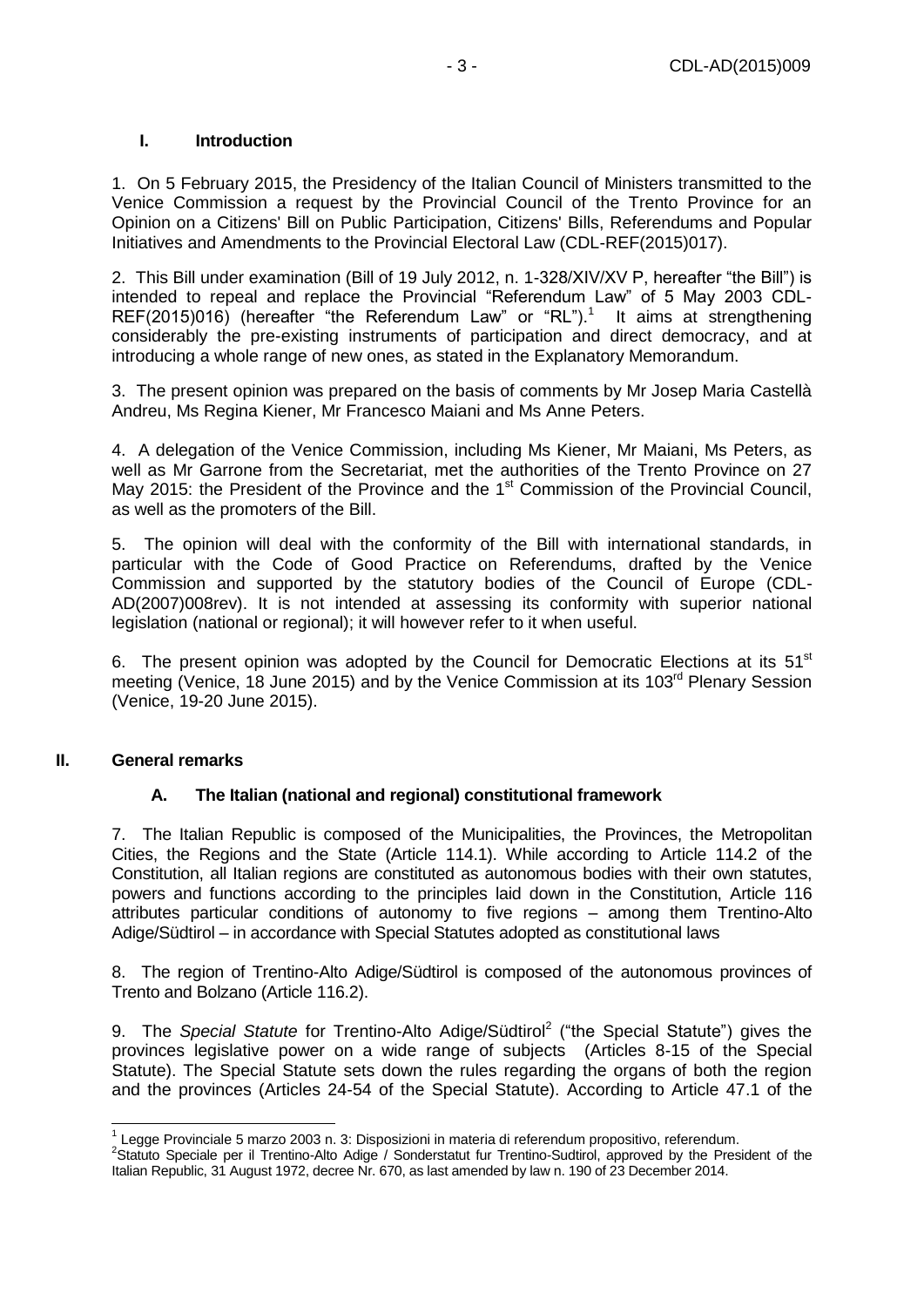Special Statute, the organs of each province are the Provincial council (*Consiglio provinciale / Landtag*), the Provincial Government (*Giunta provinciale / Landesausschuss*) and the President of the Province (*Presidente della Provincia / Landeshauptmann*).

10. According to Article 47.2 of the Special Statute, the "statutory laws" of the two provinces determine *inter alia* the form of government of the province and, in particular, on the manner of election of the Provincial council, the President of the Province and members of the Provincial Government, the relationships between the organs of the province, the presentation and approval of a grounded motion of no confidence in the President of the Province, cases of ineligibility and incompatibility with the aforesaid roles, the exercise of the right to introduce citizens' bills on provincial laws and on provincial abrogative and advisory referendums as well as popular initiatives (but not instruments of participatory democracy). Accordingly, the Provincial Electoral Law of 5 March 2003 deals with different forms of referendums as well as citizens' bills that aim at changing provincial laws.

11. The Venice Commission underscores how important it is that a Bill on such a crucial subject-matter fully comply with all superior legislation, national or international. It encourages the authorities if the province to lift any remaining uncertainties as to the requirements flowing from the Italian Constitution and from Article 47 of the Statute, in the matter of popular participation and direct democracy in the Autonomous Provinces.

12. In particular, the special constitutional status of the province could make the use of instruments of direct democracy more delicate than in ordinary regions, because the competences and the financing of the province are not all based on guarantees set out in the (Italian) Constitution, but result of a political negotiating process between the province and the Italian central State – enshrined in a Special Statute with the status of constitutional law.

## <span id="page-3-0"></span>**B. The Bill**

13. The Citizens' Bill (further on: "the Bill") – according to its full title – sets out regulations on public participation, citizens' bills, referendums and popular initiatives and amendments to the Provincial Electoral Law. $3$  The Bill is the result of a group of citizens' decision to participate directly in public life, using one of the available instruments existing in the provincial legal system.

14. Pursuant to the explanatory memorandum introducing the Bill (further on: "explanatory memorandum"), the latter aims at regulating "in a more organic and complete manner the institutions of direct democracy already present in the provincial system, integrating them with some institutions that increase citizens' capacity to intervene in the decision-making process".

15. In short, the *most important novelties* of the Bill (vis-à-vis the law of 2003) are the following:

- It establishes the following *instruments of participatory democracy*: prytanies, petition, consultation, and public debate;

- It establishes *new bodies*, most importantly the "Commission for participation"

- It modifies the existing three types of referendum: popular initiative (*referendum propositivo*)*,* advisory referendum *(referendum consultivo)* and abrogative referendum *(referendum abrogativo)* and adds a fourth type of referendum, the confirmatory referendum *(referendum confermativo)*, which is currently only implied by Article 47.5 of the Special Statute for the region for specific statutory laws;

- It modifies the existing citizens' bill (*iniziativa popolare*);

 3 Bill of 19 July 2012, n. 1-328/XIV/XV P.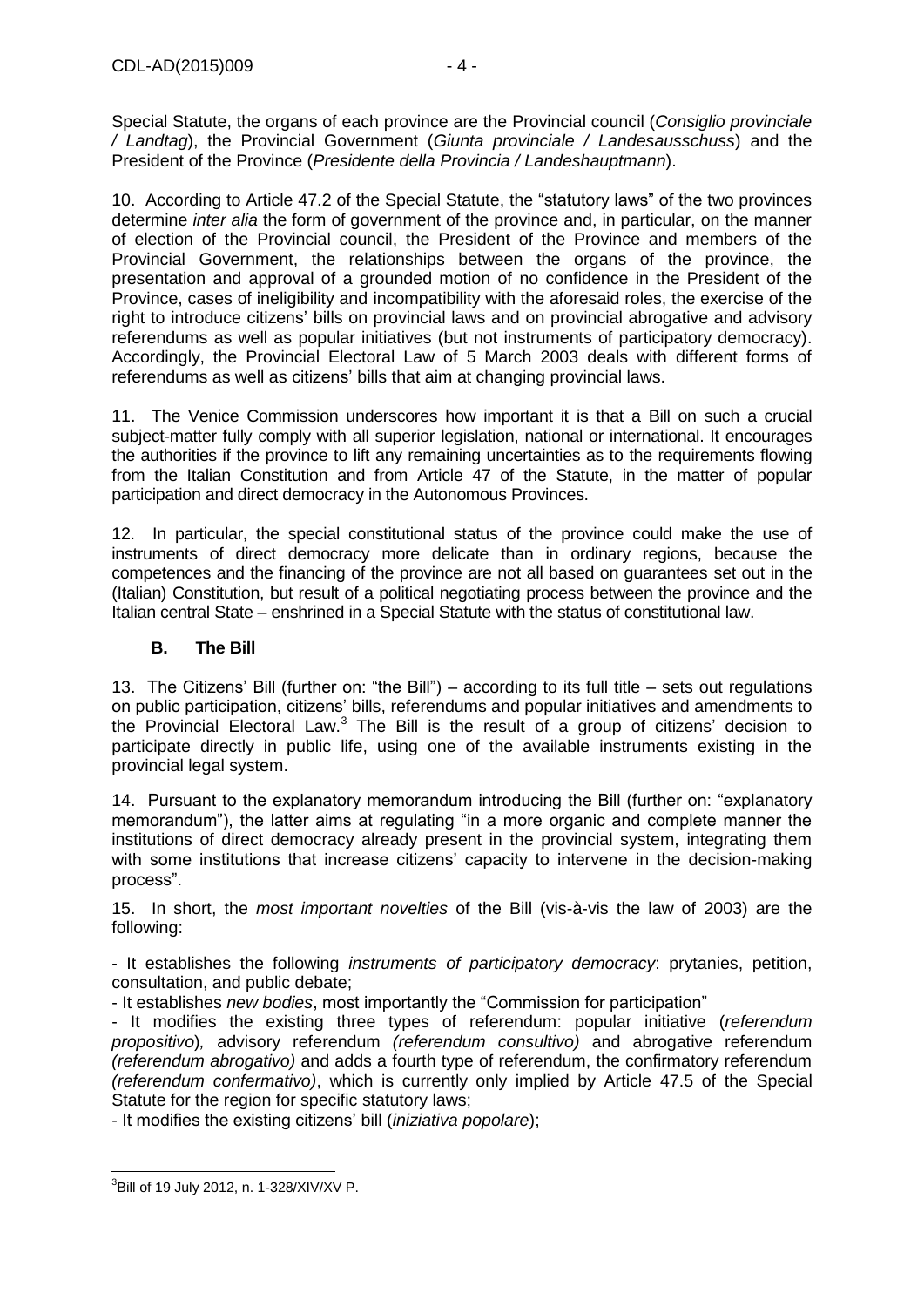- It abolishes the *voter turnout quorum* of 50 per cent of the voters entitled to vote for the validity of the approval of a text by referendum (as currently foreseen in Articles 4, 17.4 and 18.15 of the Referendum Law).

- It introduces a motion of no confidence on the basis of a proposal by citizens (*mozione di sfiducia*);

- It grants *non-national residents* the right to vote or the right to participate in some of the instruments (petition, public debate, citizens' bill, advisory referendum).

16. Furthermore, the Bill aims at the referendums having *"definite consequences".* Also, referendums shall be admissible in *all fields of competence* of elected representatives, be they part of the executive or of the legislative power. In order to increase democratic participation, the right to participation shall be extended to *all residents of more than 16 years* of age. Not least the Bill envisages strengthening *transparency* where political rights and voters' participation are concerned.

17. The report will now examine the various parts of the Bill.

## <span id="page-4-0"></span>**III. Part I - General provisions**

18. **Article 1** (subject matters) refers to the various types of institutions dealt with by the Bill, which will not be detailed here. In particular, it mentions the popular initiative ("referendum propositivo") and the citizens' (initiative) bill ("iniziativa popolare"). If this does not clearly result from another piece of legislation, it would be necessary to define "residence" more precisely (as lawful habitual residence).

19. Interventions in the field of *education*, as foreseen in **Article 2** of the Bill, notably implementing information on the instruments of direct democracy in the education curricula, are an adequate means for the full realisation of political rights<sup>4</sup>, and should therefore be welcomed. Effective voter education is crucial to ensuring that potential voters be informed not only about their voting rights, but also about the electoral process as such $5$ .

20. **Article 3** of the Bill sets out the rules for the (new) *Commission for participation* which is the main body implementing the law. The Commission is composed of three expert members (law professors or attorneys), two of them being elected by the Provincial Council through "limited voting" (*recte*: single non-transferable vote?), one member by the President of the Province. All three members serve for a single term, with no possibility of being reelected. The question could be raised of whether the number of regular members is not too low. The proponents of initiatives or referendums may appoint two additional members to the commission who need not be experts on the subject matter concerned. If the decision is taken to create a body not belonging to the administration in charge of organising the referendums, there should be more legal safeguards ensuring its independence vis-à-vis the Provincial council, Government and Administration, but also the promoters of the initiative or referendum, in conformity with international standards.<sup>6</sup> The presence of (partisan) supporters of the initiative could lead to excessive politicisation; therefore, a more impartial composition should be envisaged. The proposed composition appears however more balanced than the present referendum commission, since the presidency of the Council has the possibility to appoint all members of the commission (Article 6 RL). The functions of the Commission should be clearly laid out in Article 3.

21. According to **Article 4** of the Bill, anyone who promotes citizens' bills, popular initiatives or referendums, may request the President of the Provincial Council (i.e. the *Consiglio* 

 4 See also UN CCPR, General Comment 31, para 7, on human rights education.

<sup>5</sup> See The Carter Center, Election Obligations and Standards: A Carter Center Assessment Manual, p. 96.

<sup>&</sup>lt;sup>6</sup>Code of Good Practice on Referendums, II.3.1.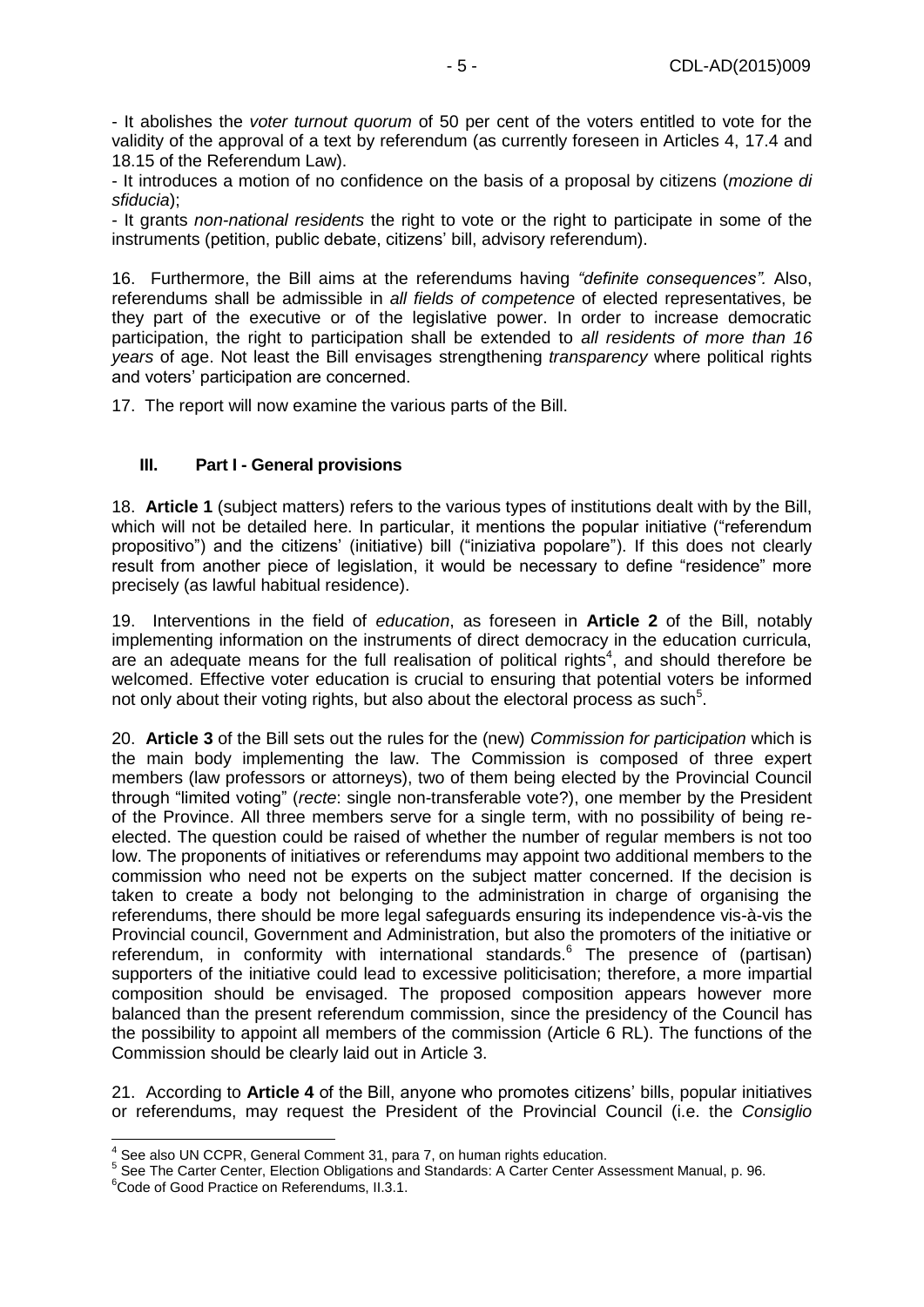*provinciale*) to be *assisted in the drafting* of the text. It seems that the political bodies cannot refuse such assistance. On the one hand, this could appear as problematic, and for various reasons: First, the President, due to party affiliation and other commitments and loyalties, might not act as a neutral advisor, or at least might not be perceived as such by the general public or by the promoters. Second, after having assisted in the drafting of the text, he or she will be biased (in favour or against the proposal) at a later stage, when the Assembly debates on whether to support the proposition. Third, the responsibility for the content and wording of a proposition lies with those who make it, and cannot be delegated to political bodies. Fourth, the concrete availability of the authorities is not unlimited and the unqualified obligation to assist the promoters, coupled to the quantitative increase of initiatives potentially deriving from the adoption of the Bill, might conceivably adversely affect the smooth functioning of the Presidency of the Council. On the other hand, institutions have to be assessed *in concreto* and not *in abstracto*. The fact that such a provision already exists for citizens' bills<sup>7</sup> and does not appear to have led to criticism could be a point in favour of extending it.

22. Quite a different question is whether there should be a preliminary examination of the draft proposal prior to its submission to popular vote, for example by the Department of Justice. The Venice Commission's Code of Good Practice states that in order to avoid having to declare a vote totally invalid, an authority must have the power, prior to the vote, to correct faulty drafting, e.g. when the question is obscure, misleading or suggestive, or when rules on procedural or substantive validity have been violated.<sup>8</sup>

23. In a democracy, voters are to cast an informed vote. It goes without saying that the potential promoters of referendums or initiatives should have access to all relevant information, too, according to the relevant legislation<sup>9</sup>.

24. **Article 5** of the Bill proposes *reimbursement of expenses* to anyone who proposes a referendum (including popular initiative) (1  $\epsilon$  per signature required) or a citizens' bill (0.5  $\epsilon$ per signature required). Reimbursement is uncommon in states with strong participative institutions, like Switzerland and the United States. The same is true for most of the German Länder (however, in six German Länder there are rules on reimbursement); <sup>10</sup> in Spain, the reimbursement is provided for in national and regional law, for the citizens' bills. While reimbursement – which is already provided by Article 24 RL - enhances the chances for minority groups outside the realm of established parties or well-funded pressure groups to promote their ideas and to bring along political change, it also bears a risk of abuse, as it might be used as a way of general fundraising, or by persons simply launching a referendum in order to receive the reimbursement. On the other hand, public reimbursement reduces the danger that the collection of signatures is funded by private sources, a practice that – according to the Venice Commission's Code of Good Practice – should be prohibited from the outset.<sup>11</sup>

25. In order to be in line with international standards, reimbursement of expenses for the promoters of referendums or initiatives must respect the principles of transparency and of equal opportunity. This entails a neutral approach by the administrative authorities responsible for the funding,<sup>12</sup> which is best fulfilled if the criteria for reimbursement are laid down in the law.<sup>13</sup> In addition, it must be made clear that remuneration only be granted to those who actually collect signatures, and not to voters who sign a request for a referendum

 $\overline{a}$ 

 $7$  Article 20 of the Referendum Law.

<sup>8</sup> Code of Good Practice on Referendums, III.4.g; see also below ch. VI.B.

<sup>&</sup>lt;sup>9</sup> See Chapter V of Law No. 241 of 7 August 1990 on Access to Administrative Documents.

<sup>10</sup> *Germany:* [http://www.mehr-demokratie.de/fileadmin/pdf/verfahren02-kostenerstattung.pdf.](http://www.mehr-demokratie.de/fileadmin/pdf/verfahren02-kostenerstattung.pdf)

<sup>&</sup>lt;sup>11</sup>Code of Good Practice, III.4.e.

<sup>&</sup>lt;sup>12</sup> See also Code of Good Practice, I.2.

<sup>&</sup>lt;sup>13</sup> See also Code of Good Practice, II.2.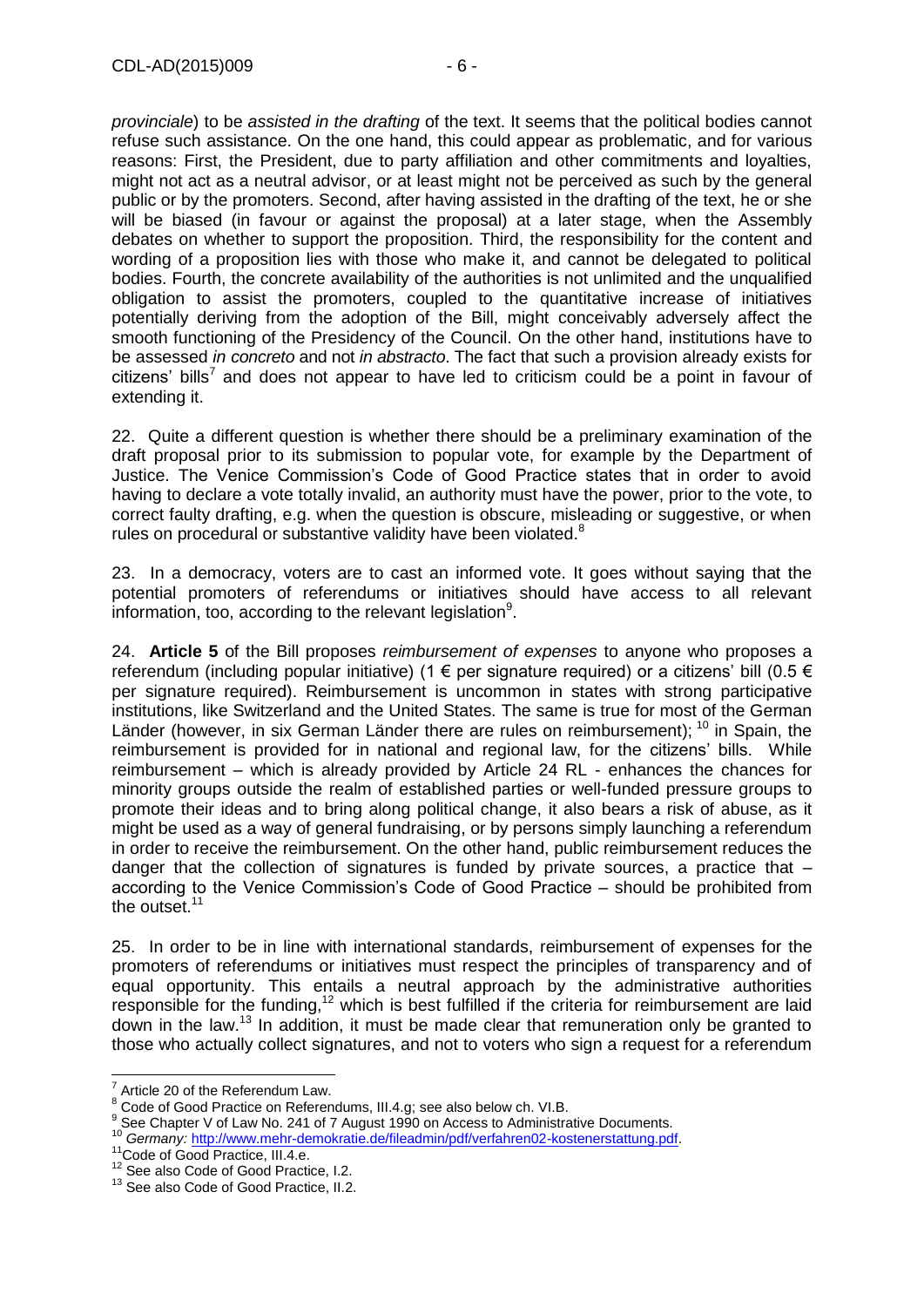or a citizens' bill. With respect to the rule of law, both the amount allocated in total and the amount paid to each person collecting signatures should be regulated.<sup>14</sup>

## <span id="page-6-1"></span><span id="page-6-0"></span>**IV. Part II - Instruments of participation**

## **A. Petitions (Articles 6-8)**

26. According to **Article 6** of the Bill, petitions concern matters of general interest and may be submitted as a request for information; they may concern the activities or intentions of the Provincial council and Government, but may also serve as an invitation to make specific decisions. Petitions must be addressed to the Provincial Council (Article 7 paragraph 1 of the Bill) and shall be published in the participation section on the Provincial Council's website and the Council shall assign them to the commission responsible.

27. Petitions can be a useful means to redress grievances where there is no formal means of appeal available (but in that case they are not limited to matters of general interest). Also, petitions may serve as a means to achieve policy goals, mainly where there are no effective instruments of direct political participation in the form of initiatives or referendums. Requests for information should not have to be drafted as petitions, but regulated by legislation on access to information held by the authorities.

28. With regard to the Bill, it should be welcomed that the principles concerning petitions are laid down in primary legislation (instead of the Provincial Council's internal rules of procedure). Even if petitions are in substance not binding on the addressee, time limits for the handling of petitions as well as electronic publication of pending petitions are adequate means to the full realisation of the citizen's (legal) right to petition. Referring to referendums held at a request of a section of the electorate and to popular initiatives, the Venice Commission' Code of Good Practice on Referendums stresses that time limits prescribed by law must be observed as the authorities might be tempted to draw out the process until the question is no longer relevant.<sup>15</sup> The same is true for any other form of request by parts of the electorate, such as petitions.

29. The Bill establishes different procedures and consequences according to the number of signatures of the petition. The most important one consists in an invitation to the first signatory to present the petition to the responsible commission of the Council, if the petition contains at least 200 signatures. If the signatures are at least 20 (a very low number), the petition shall be included on the agenda for the following Provincial Council meeting, depending on some circumstances. The very broad obligations to hear the first signatory and to include petitions on the agenda of the Provincial Council seems excessive and might impair the smooth functioning of the Provincial Council.

30. Petitions "concern matters of general interest". It should be clarified that individual petitions (for instance by inmates) are nevertheless admissible, even if they merely concern matters of personal interest.

## **B. Prytanies (Articles 9-13)**

 $\overline{a}$ 

<span id="page-6-2"></span>31. In **Articles 9-13** the Bill introduces the institution of prytanies (from the Greek πρυτανεῖα, *prytaneía*). Article 9 of the Bill defines the prytanies as "19 persons registered on the Provincial Council's [i.e. the Provincial Assembly's] electoral roll, composed by sortation among those registered on a specific list, with advisory and proactive duties that are

<sup>&</sup>lt;sup>14</sup>Code of Good Practice, Explanatory Memorandum, paragraph 38.

<sup>&</sup>lt;sup>15</sup>Code of Good Practice, Explanatory memorandum, paragraph 18.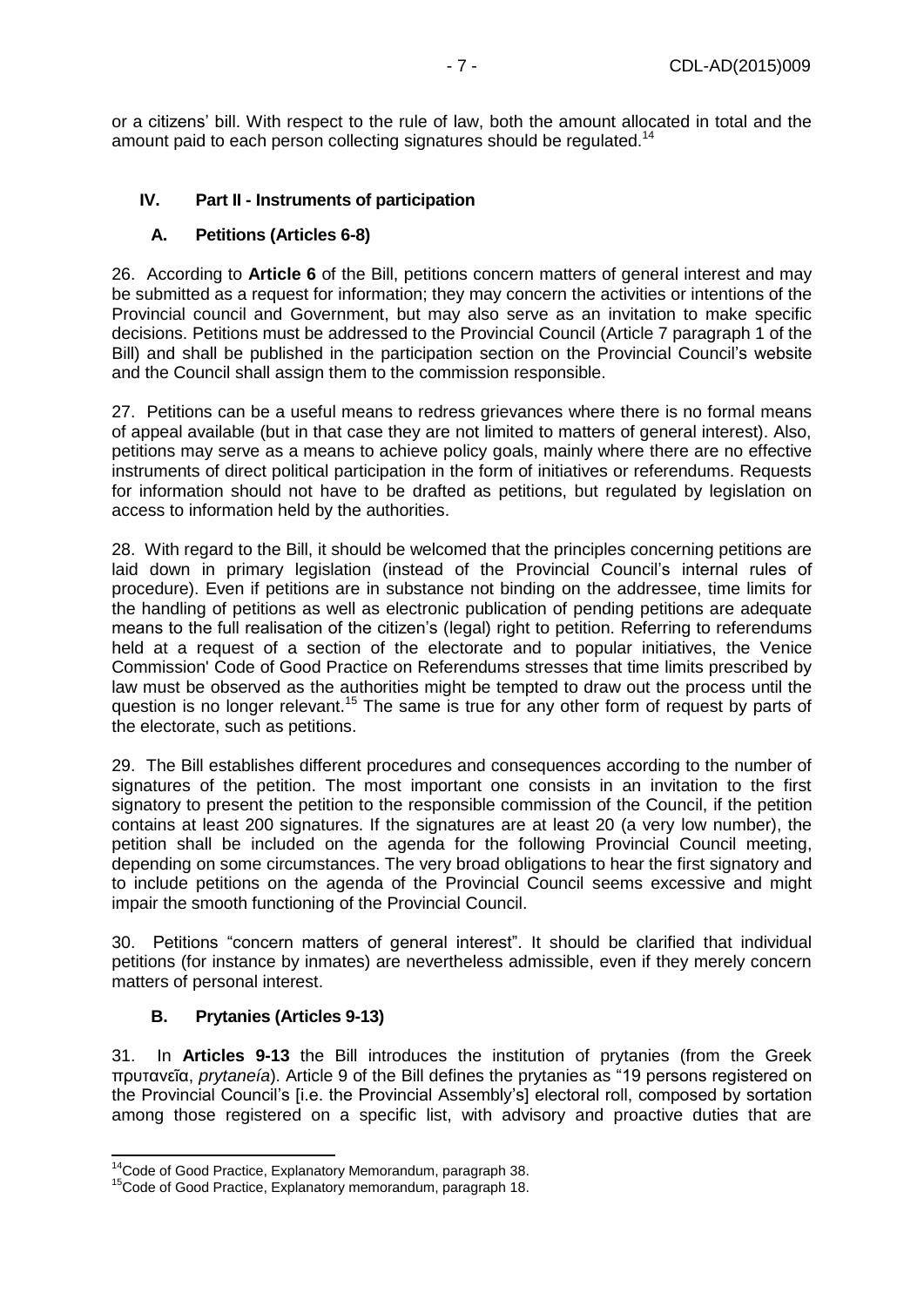regulated by law". The creation of prytanies is left to several organs and groups (Article 11): one third of the Council, the Government or one of its members, at least ten municipalities with at least 20.000 residents and 2.500 residents of the province. According to the explanatory memorandum, prytanies are "an effective way to discuss and decide on specific and timely matters as well as on issues requiring documents or complex evaluations". More details on the appointment procedure should be addressed at regulatory level (Article 9.2). Forming a sort of people's committee, these bodies are open to everyone requesting participation. The prytanies submit their proposals to the Provincial Parliament or Government. If these bodies fail to completely process a proposal within 60 days, the prytanies may propose a vote of no confidence under Article 7 of the Provincial Electoral Law (Article 13 of the Bill).

32. With respect to the fact that the prytanies may deal with any kind of subject matter, and regarding their small size and their members not being democratically elected, the competence to propose a vote of no confidence – which leads to the resignation of the Provincial Government and the dissolution of the Provincial Parliament – seems clearly out of proportion, undermining the principle of separation of powers.

33. Other problematic issues could be the following: the lack of definition of the goals of the prytanies (they can be used for different objectives as proposals for legislation, supervision of political authorities or evaluation of the policies); the public hearing of any person just submitting a request; the establishment of the list for the appointment of prytanies (Article 10.1 is not very explicit on this point); the rule barring persons acquitted thanks to a statute of limitation from being inscribed in the list of prytans (Article 10.5). The "request for selection" (Article 12.5) should also be defined more precisely.

## <span id="page-7-0"></span>**C. Consultations (Article 14)**

34. According to **Article 14** of the Bill, the Provincial Council and Government, before passing laws, regulations and general administrative acts, shall "promote" (promuovono") consultations with the persons concerned. It should be clarified whether consultation is compulsory, and how the "persons concerned" ("interessati") are defined. Article 14 of the Bill provides that terms and outcomes should be summarised in the reports accompanying the acts.

35. The explanatory memorandum makes it clear that the proposal is inspired by the Swiss Federal Act on the Consultation Procedure,<sup>16</sup> which finds its basis in Article 147 of the Swiss Constitution. In Switzerland, next to initiative and referendum, consultation is another tool to integrate the people in the legislative process. The consultation procedure aims at enabling the cantons, political parties and interested groups and organisations but also individuals to participate in the decision-making process of the Confederation, and is intended to provide information on material accuracy, feasibility and public acceptance of a federal project. Consultation is an important sequence of the legislation process; it gives the interested parties the possibility to intervene at an early stage of the law-making process, to express their views and to defend their interests. For the authorities, it is a means to "feel the pulse" and to judge the prospects of a successful adoption of the law.<sup>17</sup>

36. However, consultation should be regulated in a way that does not endanger the principle of separation of powers and hinder good administration by imposing on the authorities the duty to submit each and every act to a consultation procedure. For instance, the Swiss consultation process is not applicable to all kinds of parliamentary or governmental acts, but only takes place when amendments to the Constitution, provisions of federal laws and

 $\overline{a}$ <sup>16</sup> Consultation Procedure Act, CPA, SR 172.061.

<sup>&</sup>lt;sup>17</sup> See also OECD Reviews of Regulatory Reform: Switzerland (2006), at p. 30.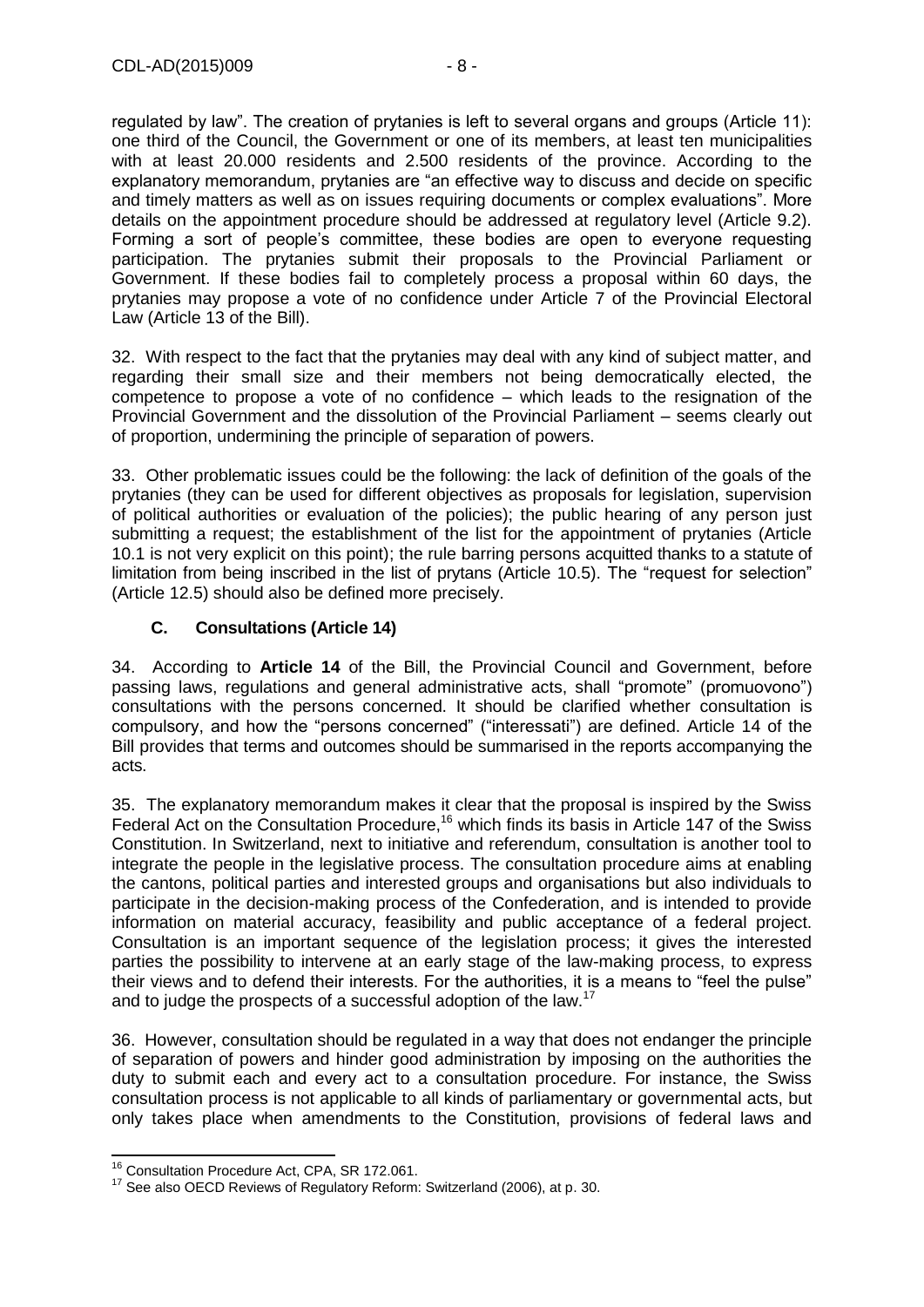international law agreements subject to referendum or affecting essential cantonal interests are drafted.<sup>18</sup> For other projects, a consultation procedure is carried out only if the project is of major political, financial, economic, ecological, social or cultural significance or if its enforcement will to a substantial extent be the responsibility of bodies outside the Federal Administration<sup>19</sup>. Article 14 of the Bill should be redrafted so as to better define the scope of the obligation to promote consultation.

## <span id="page-8-0"></span>**D. Public debate (Articles 15-18)**

37. The Bill provides for more detailed regulations on the "public debate". The explanatory memorandum outlines that public debate is "a special form of consultation that is held for works of major relevance upon a specific demand from the public bodies concerned or from other interested bodies, citizens included". Other Italian regions have regulated such a participative institution: Tuscany passed a new and more complete law on the issue in 2013 (Regional Law n. 46 of 2013) after the application and evaluation of the former law approved six years before.

38. With a view to its aims – involving citizens and assuring accurate information on relevant public works – the Bill is in accordance with relevant international standards, notably the UN Convention on Access to Information, Public Participation in Decision-making and Access to Justice in Environmental Matters (Aarhus Convention) to which Italy is a party.

39. The following questions should however be answered either in the law or in secondary legislation:

- Who decides about what is "of major social, economic, territorial or environmental impact" (**Article 15**) or "works or interventions of major … impact"?
- The Commission for participation establishes a maximum duration for the debate (not exceeding 6 months; **Article 17**). Should there also be a minimum period for the duration?
- Article 18 deals with "the body responsible for implementing the work or intervention". Is it always clear which body this is?

## <span id="page-8-1"></span>**V. Part III - Citizens' Bill**

40. Part III of the Bill deals with the citizen's Bill, the details being outlined in **Articles 19-22**. The present legislation already provides for citizens' bills; the major innovations are as follows:

- Instead of the President of the Council, the Commission for participation shall *evaluate the admissibility* of the bills and the regularity of the signatures (**Article 20.2 and 20.5**), thus ensuring in theory<sup>20</sup> a more independent scrutiny.
	- The Bill introduces some changes in the grounds for *inadmissibility* of a citizens' bill. According to the Code of Good Practice, $21$  "texts submitted to a referendum must comply with all superior law", as under the principle of the rule of law, the electorate is not exempt from compliance with the law. $^{22}$  A citizens' bill on provincial laws, which may be eventually submitted to referendum (Article 20.6), must therefore be in accordance with the Italian Constitution and legislation, the Special Statute for Trentino-Alto Adige/Südtirol, as well as with international law and not least with the Council of Europe's Statutory Principles (democracy, human rights and the rule of

 $\overline{1}$  $^{18}$  See Article 3 paragraph 1 CPA.

<sup>19</sup> See Article 3 paragraph 3 CPA.

<sup>20</sup> See above par. 20.

 $^{21}$  III.3.

<sup>&</sup>lt;sup>22</sup> Code of Good Practice, explanatory memorandum, par. 32.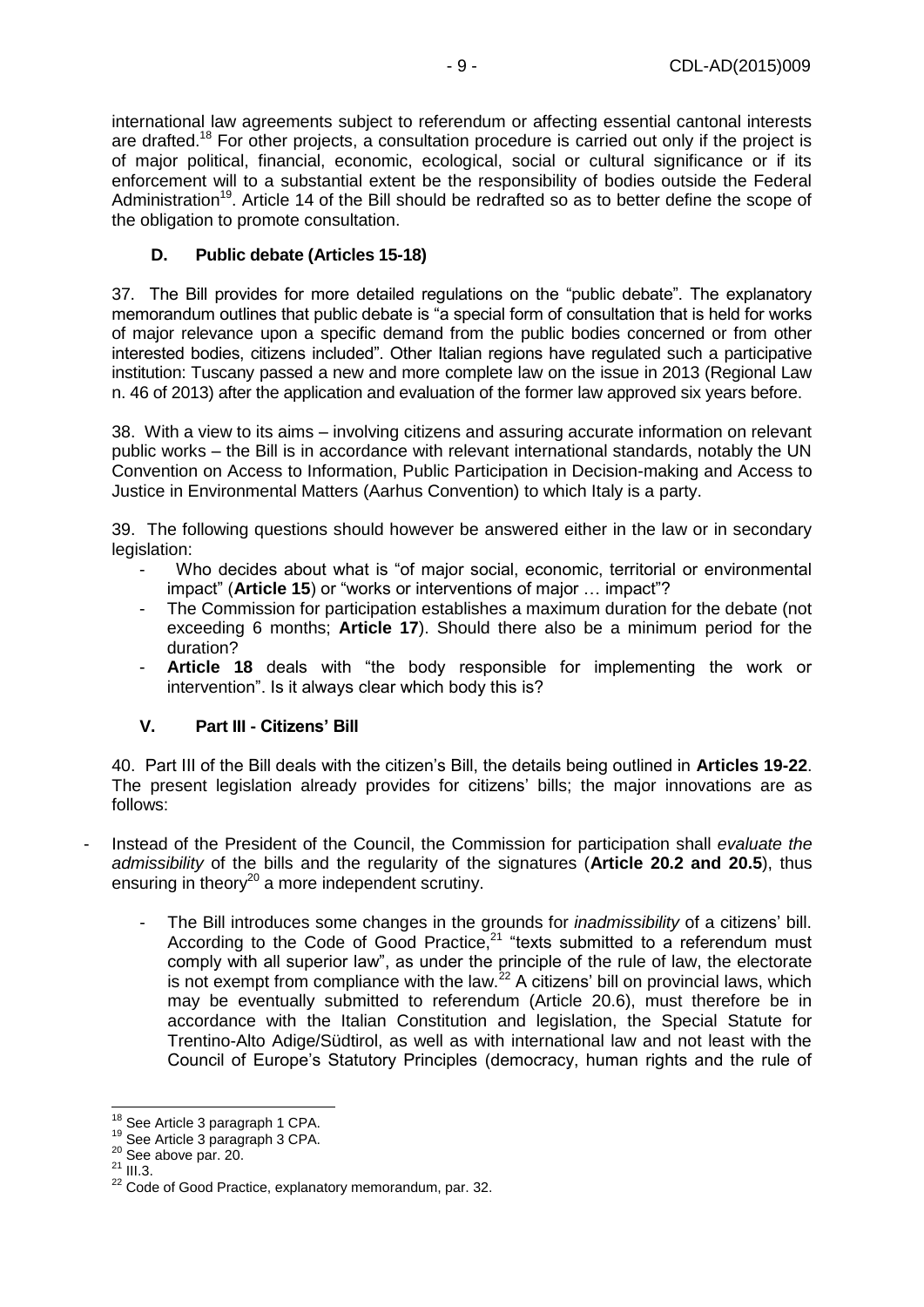law).<sup>23</sup> **Article 20** of the Bill is insufficient, as a citizens' bill shall be declared inadmissible only when in conflict with the norms listed in Article 20.2.a-e of the Bill.

*Subject matters excluded* from a citizens' bill disappear in the Bill. For instance, in the current 2003 law budget and taxation are excluded matters. From a comparative perspective, it can be noted that laws on citizens' bills often feature this kind of exclusions, for example in Spain. However, this is not the case in Italy at national level (Article 71 of the Constitution) or in the neighbouring province of Bolzano (provincial Law 18 November 2005, n. 11, Article 4). However in all these cases the citizens' bills are not linked with the popular initiative.

- A *public hearing* may take place if it is requested by the proponents. They may require the participation on such public hearing of the members of the Council and the government (**Article 21**). The public hearing promotes more intensive public debate on the bill with the participation of the population interested in the bill.

*- A popular initiative as the last step or conclusion of a citizens' bill.* There are two hypotheses in the Bill: 1) If the contents of a citizens' bill have been distorted by the Council ("is approved…with substantial changes"), a popular initiative "may" be demanded by the proponents (**Article 22**), leaving the last decision to the people. The – difficult - decision about the meaning of substantial changes belongs to the Commission for participation. 2). It is also unclear whether the rejection of the bill by the Assembly would amount to "substantial changes"  $-$  if not, it seems that the rejection would be final. On the contrary, when the initiative has not been passed by the Council ("fails to approve or reject") in the 14 months following the introduction of the bill, the citizens' bill "is" mandatory (**Article 20.6**).

41. The Venice Commission recommends reconsidering Article 22, for the following reasons: (a) while "sanctioning" the inaction of the Council with a referendum is *per se* not problematic, deferring the vote to the people when the Council makes amendments to the bill distorts the nature of the instrument, and is furthermore redundant with the popular initiative; $24$  (b) the "transformation" of a citizen's bill into a popular initiative is also problematic *per se* because it allows the initiators to turn around the formal requirements (number of signatures) as well as the substantive requirements for the popular initiative. At the very least, Article 22 should be clarified and made more coherent.

## <span id="page-9-1"></span><span id="page-9-0"></span>**VI. Part IV – Referendums**

## **A. The key reform proposals**

42. Chapter IV of the Bill enlarges the scope of the popular right to decide by referendums, facilitates its exercise, and reinforces its legal consequences. These are the key points:

- The Bill does not in fact introduce any new kind of referendum. The advisory referendum, popular initiative and abrogative referendum are already foreseen in Article 47.2 of the Special Statute, and Article 47.5 directly makes provision for confirmatory referendums on statutory laws in the sense of Article 2 of the Special Statute (laws on the institutions subject to special adoption procedures). More details are available in the Referendum Law.
- The scope of these four types of referendums would however be greatly enlarged.

 $\overline{a}$  $^{23}$  See Code of God Practice, explanatory memorandum, par. 33.

<sup>24</sup> Cf. CDL-AD(2008)035, par. 81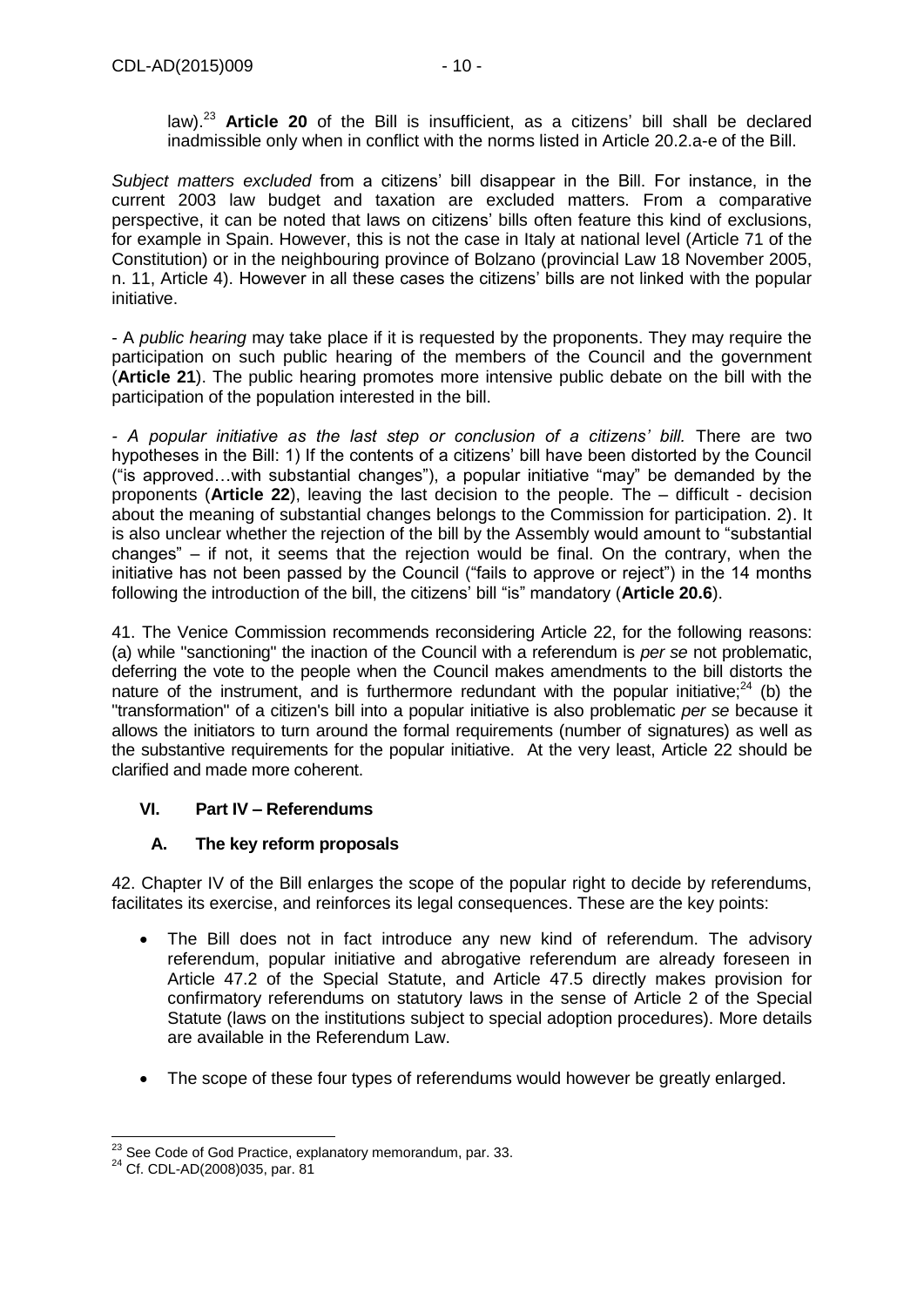- $\circ$  As the law stands, confirmatory referendums can be requested only for statutory laws (Article 47.5 of the Special Statute), abrogative referendums can only concern ordinary laws subject to exceptions – e.g. fiscal laws as in Article 75 of the Constitution - and Statutory laws themselves (see Article 18.1-2 Referendum Law - RL), and a popular initiative can concern any issue having a provincial dimension but again with exceptions – e.g. taxes (see Article 1 and 2 RL). Only advisory referendums can be asked for any question having provincial relevance without limitations, possibly because of their weak legal effects and of the fact that their initiative is reserved to public authorities (see Article 17 RL).
- o Under the Bill, it would become possible to request confirmatory and abrogative referendums for all provincial laws, regulations and administrative acts or parts thereof (subject only, for the latter category, to the limitations of Article 23.2, see below), while popular initiative and advisory referendum could be requested for any question which might be covered by such acts, with no exclusions whatsoever as to subject-matter (see Article 23 combined with Articles 34 and 40).
- The Bill also intervenes to alter the legal effects of some categories of referendums:
	- $\circ$  The main effect of abrogative and confirmatory referendums roughly corresponding to the abrogative referendums of the Italian Constitution and the optional referendums of the Swiss Constitution – would remain unchanged, but
	- o Popular initiatives) would be profoundly altered, being transformed from something akin to the Swiss popular initiative "in general terms" (see Article 16 RL) to a form closely resembling a Swiss popular initiative on specific drafts (see Articles 40 and 41.5 of the Bill), and
	- o Advisory referendums, whose effects are currently left undefined in Article 17 RL contrary to paragraph III.8 of the Code of Good Practice on Referendums, would place the political authorities under an obligation to publicly declare how they intend to follow-up (Article 37); furthermore, every administrative activity in the area subject to the question put to the referendum would be suspended – save for urgent measures – as from the declaration of admissibility (Article 35.6 of the Bill, apparently derived from Article 7.6 RL which however concerns popular initiatives in their present form).
- The right to launch a referendum would be widened (voter initiative for advisory referendum) or facilitated (longer deadlines for popular initiative and abrogative referendum).
- Importantly, the turnout quorum currently applicable to popular initiative, advisory and abrogative referendums would be abolished (Article 47.5 of the Special Statute already provides that confirmatory referendums on statutory laws are not be subject to any quorum).

## <span id="page-10-0"></span>**B. Scope of Referendums**

43. As just noted, the Bill makes it possible to trigger referendums on provincial laws, provincial regulations, as well as on particularly important administrative acts, projects thereof, or questions potentially falling thereunder. This does not appear to be *per se*  objectionable. Article 123 of the Italian Constitution – which is inapplicable here but certainly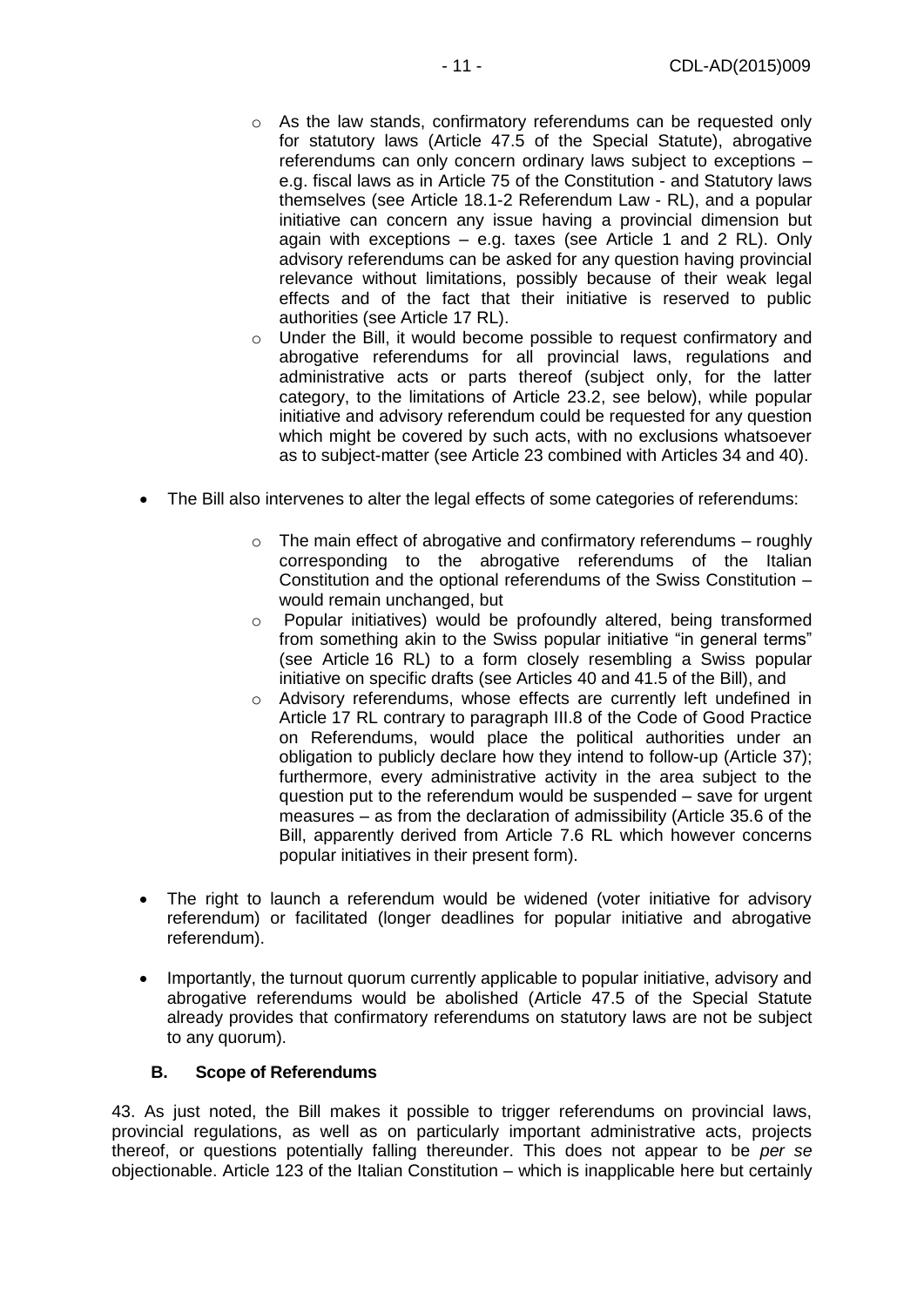belongs to the relevant legal context – mentions regional referendums "on laws and administrative measures"; in some Swiss cantons, administrative decisions are subject to optional referendum, and nothing in the Code of Good Practice on Referendums seems to speak against "administrative" referendums. Some moderation is nonetheless advisable, lest direct democratic procedures become a trivial matter and decisions requiring specific expertise (or more importantly impartiality and due process) be taken by popular majority. Article 23.2 commendably attempts to limit "administrative" referendums to decisions having some political importance, but further reflection on the issue might be beneficial. In examining this point, Article 54 of the Special Statute – attributing to the provincial executive the main competence on all such matters – would also have to be taken into account. Referendums on issues in the competence of the executive are very uncommon. The fact of subjecting acts of the executive to referendums may also have the undesirable result of interfering with the hierarchy of law in the Province, as it may become politically delicate to pass a law indirectly modifying or rendering void an administrative regulation or act that has been approved in a referendum.

44. The inclusion of administrative acts in the scope of referendums can be explained as a reaction to the fact that, generally speaking, law-making powers have been increasingly transferred to the executive branch. However, this (allegedly excessive) transfer of powers to the executive should rather be curbed by reserving important normative acts and even important single decisions to the Provincial Council. Parliamentary laws and decisions could then on their turn be submitted to referendum.

## <span id="page-11-0"></span>**C. Admissibility/Validity criteria**

45. The Bill lays down, albeit at times in implicit form, the key formal admissibility criteria recommended by the Code of Good Practice (see para. III.2). "Unity of form" should be guaranteed by the rules on the "object" of each kind of referendum (Articles 34, 38, 40, 42). It seems that Article 34 provides for votes on specifically-worded drafts as well as on "generally-worded proposals"; Articles 34 and 38 should however be made clearer. "Unity of hierarchical level" could also be expressed more clearly, given that referendums are designed to cover both laws and regulations. "Unity of content" is implied by Article 25.4.

46. The key problem is the absence of substantive criteria on the validity/admissibility of referendums. According to paragraph III.3 of the Code of Good Practice, "text(s) submitted to a referendum must comply with all superior law". The same requirement flows from Article 47.2 of the Special Statute, which appears to require that statutory laws ensure respect for all superior law. Whereas the Bill provides for some limits for citizens' bills, $^{25}$  it is silent on referendums and popular initiatives. Article 25.5 specifically establishes that a referendum can be declared inadmissible exclusively when it is contrary to the provisions of the Bill itself. If the Bill is to be in line with the European Constitutional heritage, a clear validity condition relating to the full compliance of texts submitted to referendum to all superior law is indispensable for the popular initiative. Such a condition is recommended for advisory referendums, although here the problem is less acute in light of the authorities' responsibility in the final adoption of any legal text. The issue does not arise in the same terms for confirmatory and abrogative referendums, but they too should not lead to a situation contrary to superior legislation.

47. Moreover, legislation should not only address the yardstick against which the validity of the text has to examined, but also other aspects, such as the competent authority, the time and the effects of the declaration of invalidity. The scrutinising body could be a court, the Provincial Council, a special parliamentary commission, or the commission foreseen in Article 3. The suitable point in time would be before the collection of the signatures. As to the effects of the

<sup>-</sup> $25$  See above par. 40.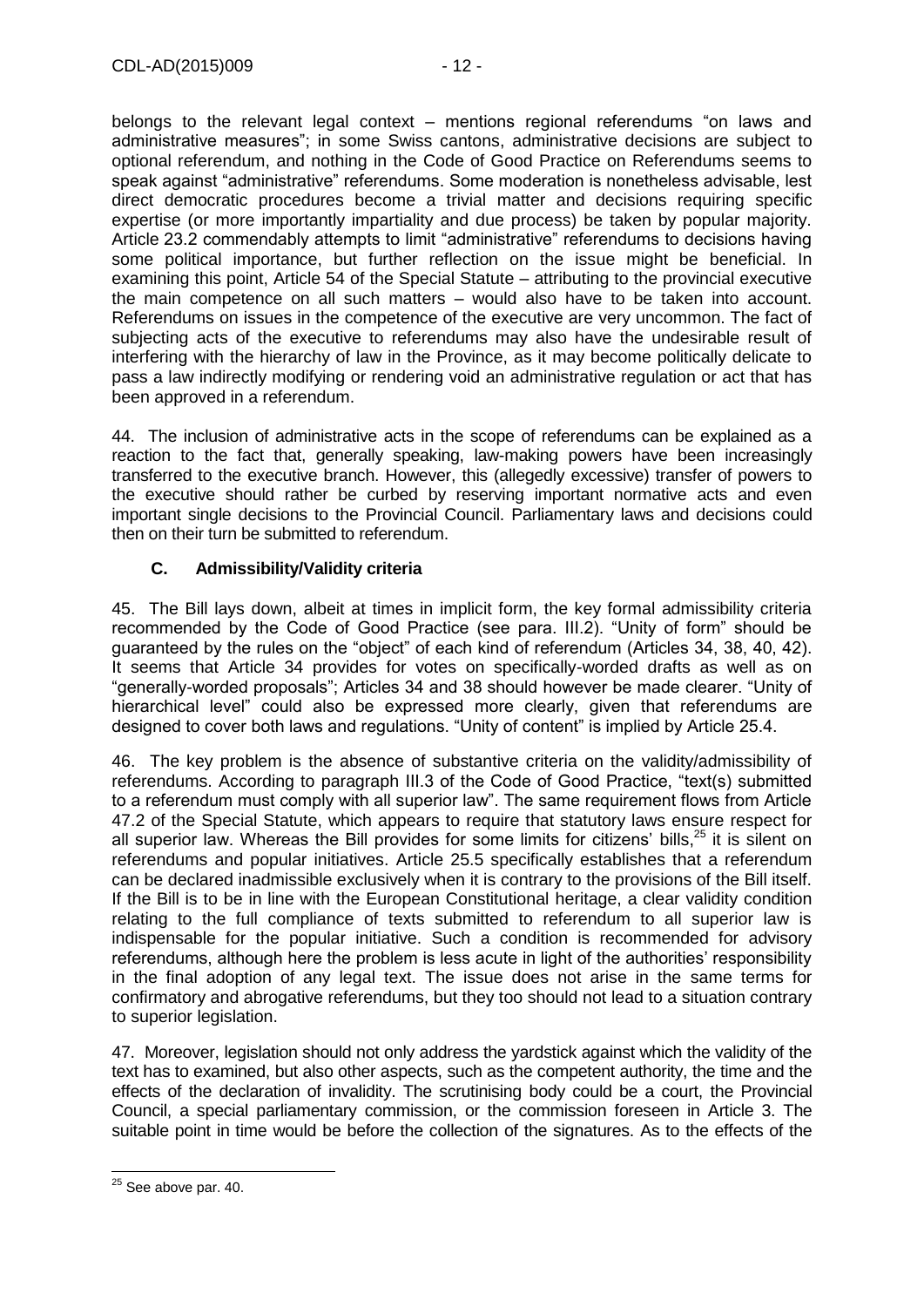declaration of invalidity, the Code of Good Practice on Referendums states that "texts that contradict the requirement [on procedural and substantive validity] should not be put to the popular vote".<sup>26</sup>

## <span id="page-12-0"></span>**D. Abolition of the quorum and number of signatures to be collected**

48. A third set of issues concerns the abolition of the turn-out quorums, and the thresholds for the collection of signatures. A 50 % turn-out quorum is laid down in the current legislation. The Bill *abolishes the turn-out quorum of 50%* of the citizens for the validity of the affirmative votes cast ("…the proposal receiving the majority of votes is approved", Article 41.4). The option of the Bill is not only coherent with the regulation of the referendums in the same Bill; it is also in accordance with the recommendations of the Venice Commission, which deem it "advisable" not to provide for turn-out quorums or for approval quorums.<sup>27</sup> Turn-out quorums have at least two undesirable effects: first, abstentions are assimilated to no-votes, and secondly, votes cast for a proposal which ultimately does not reach the quorum will be futile. Opponents will be tempted to encourage abstention, which is not healthy for democracy.<sup>28</sup> Approval quorums risk "involving a difficult political situation if the draft is adopted by a simple majority lower than the necessary threshold".<sup>29</sup> In this respect, it may be noted that, contrary to the central state, $30$  other regions in Italy have reduced the quorum required (however without eliminating it). 31

49. The abolition of any voter turnout requirement may be to some extent *counterbalanced* by a higher number of signatures required. A high number of signatures may indicate a broad popular support. However, it does not guarantee that support because persons might sign because they are convinced that the matter is controversial and should be decided by the people (in whatever sense).

50. Concerning the number of signatures required to launch a referendum, the key reference number seems to be that of 8'000 voters – both in the Referendum Law in force (Article 8 and 18) and in the Bill (Article 39.2: confirmatory referendum; Article 41.1: popular initiative; Article 43: abrogative referendum). That is – as things stand now, counting 416'000 electors in the Province – slightly less than the threshold of 1/50 (2%) of the electorate indicated in Article 47.5 of the Special Statute for the statutory laws. The advisory referendum only requires 2.500 signatures, like the citizens' bill.

51. It would be recommendable to align the text of the Bill to that of Article 47 of the Special Statute (2% of the electorate), and to leave it to a subordinate administrative Act to periodically translate that into a minimum number of signatures. A lower number of signatures for ordinary legislation than for statutory legislation could however be envisaged.

52. The alignment with the thresholds set by the Special Statute is indeed mandatory when it comes to defining the number of signatures necessary to launch a confirmatory referendum on Statutory laws – a matter concurrently regulated by the Bill and (the superior) Article 47 5-6 the Special Statute.

<sup>-</sup><sup>26</sup> CDL-AD(2007)008rev, III.3.

<sup>27</sup> Code of Good Practice on Referendums (CDL-AD(2007)008rev), III.7.

<sup>28</sup> CDL-AD(2007)008rev, par. 51.

<sup>29</sup> CDL-AD(2007)008rev, par. 51, III.7.b.

 $30$  Article 71 of the Constitution.

<sup>&</sup>lt;sup>31</sup> The abolition of the quorum does not seem to go against the Italian Constitution.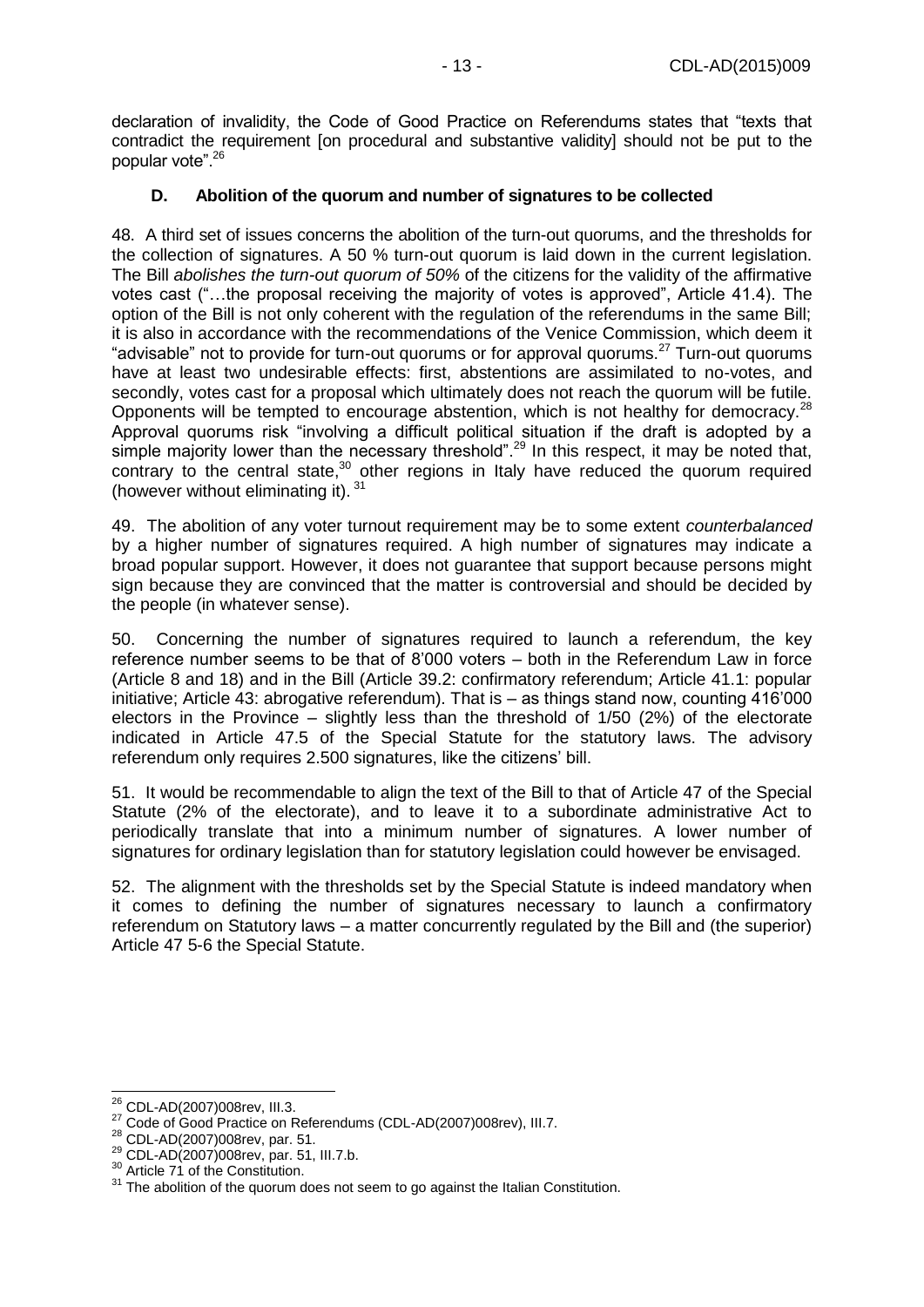## <span id="page-13-0"></span>**E. Further issues on referendums**

#### *Section I – General provisions*

<span id="page-13-1"></span>53. The Bill seems to devote too little attention to its impact on the smooth functioning of the Provincial institutions. Suspension of all administrative acts pending an advisory referendum – save only for urgent measures – also appears out of all proportion (**Article 35.2**; the provision originates from the current Article 7.6 RL, applicable to popular initiatives in their present form). The problem is exacerbated by the ease with which such a referendum could be launched (**Article 35.1** of the Bill) and by the fact that administrative paralysis could prolong itself for weeks or months (Article 31). If the intended goal is to avoid that the referendum be undermined by unilateral acts of the administration, the clause should be drafted accordingly. In the same vein, the proposal to do away with the current provision imposing a "cool-off" period after the rejection of a referendum (see e.g. Article 2.1.b and Article 18.13 RL) could be reconsidered, since recourse to referendum would be easier and more frequent should the Bill be approved.

54. The coordination between Article 23 and the other provisions of the Bill delimiting the scope of the various kinds of referendums is also not entirely clear.

55. Article 29 – Transparency. Funding is only regulated through a disclosure obligation. A prohibition of individual funding above a financial limit could be envisaged. It is presumed that the authority responsible for sanctions is established by the law of 24 November 1981, n. 689.

56. Article 30 – Information. According to the Code of Good Practice,<sup>32</sup> it is advisable that the authorities prepare an explanatory report giving a balanced presentation not only of the viewpoint of the executive and legislative authorities or persons sharing their viewpoint but also of the opposing one. Article 30 should be considered as implementing this recommendation.

57. Article 33 – Result of the referendum. It might be advisable to regulate when the text submitted to referendum shall enter into force.

## *Section II – Advisory referendum*

<span id="page-13-2"></span>58. The instrument is foreseen in Article 17 RL, but it is a fundamental question whether advisory referendums are appropriate at all. Due to their purely advisory nature, they may backfire and create more discontent if they are not honoured by the law-making authorities. This may waste the energy of the citizens, and – most importantly – serve as a pretext for the lawmaker to shove off responsibility, and in any case blur the political responsibilities.

59. The Bill is an improvement vis-à-vis the current Referendum Law in the way it sets out the legal effects of the various types of referendums, and this is commendable in light of paragraph III.8 of the Code of Good Practice.

60. Article 34 – Subject matter. The commission may rephrase the question: it could be useful to say to which extent.

61. Article 35 – Requirements. An advisory referendum "may" be held at the request of, inter alia, 5000 citizens, one third of the members of the Provincial Council, the provincial Government or one of its members. Does it mean that the holding of the referendum is not compulsory? If it is, one member of the Government would have the same right as 5.000 citizens or one third of the legislative body, and break the unity of governmental decisions. The

<sup>-</sup><sup>32</sup> CDL-AD(2007)008rev, I.3.1.d.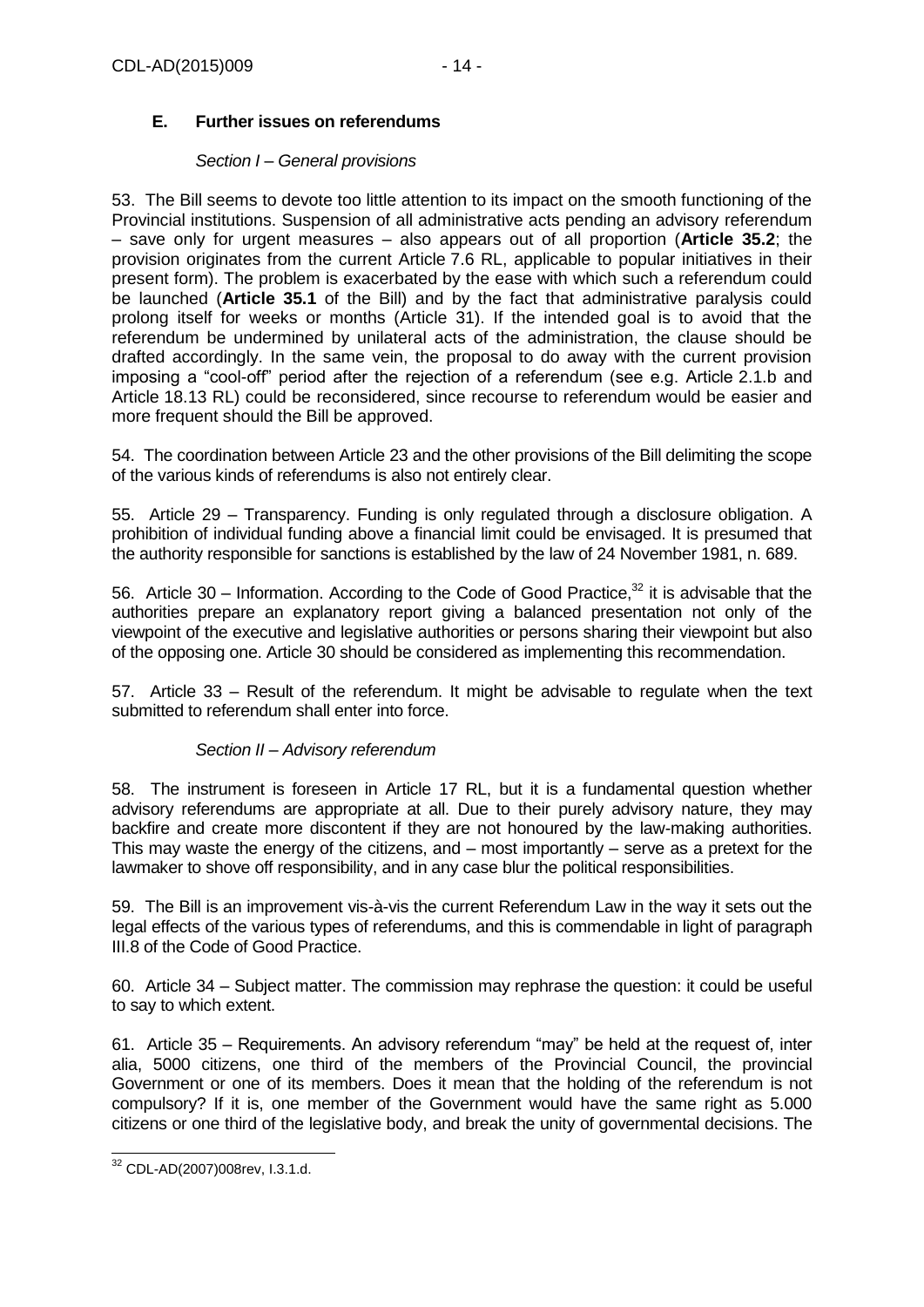combination of paragraphs 3 and 4 could be clarified and/or reconsidered: a referendum on matters concerning only a part of the province is expressly envisaged, but other (not concerned) municipalities may participate in the voting.

62. Article 36 – The advisory referendum with multiple choice is an unusual and complex provision. The unity of content between the various proposals should be ensured, in order to avoid any falsification of the voters' intentions.

63. Article 37 – Concerning the referendum follow-up procedure, the Bill is unclear on who is charged with announcing the result of the referendum.

## *Section III – Confirmatory referendum*

<span id="page-14-0"></span>64. Article 38 – Subject matter. The Bill provides that confirmatory referendums are possible on laws, regulations and administrative acts, but also on their individual provisions. This could lead to some incoherence in the legislation – which the electorate would be allowed to amend through the selective abrogation of texts that they have never seen applied – or an excessive numbers of questions put to the electorate on the same piece of legislation. It is also unclear how a confirmatory referendum can concern the "date and the number of the Official Bulletin [where a law was published]" and such other "details". The issue of referendums on matters falling under the competence of the executive has already been addressed above.

65. Article 39 – Requirements of the referendum and follow-up procedure. This provision makes exceptions to the suspension of laws pending a confirmatory referendum. This stands in the Swiss tradition of the *lois urgentes.* However, the provision makes no reservation of this kind in favour of urgent administrative acts, which can nonetheless be just as urgent, as expressly mentioned in Article 54.7 of the Special Statute.

66. The time frame for allowing the collection of signatures for the confirmatory and advisory referendums is short (90 days), in contrast to twice as long (180 days) for the popular initiative and the abrogative referendum. This makes sense, because the confirmatory referendum relates to a law which has just been discussed in the Provincial Council and has a suspensive effect.

## *Section V – Abrogative referendum*

<span id="page-14-1"></span>67. Should the abrogative referendum be allowed as soon as the law is in force, this might create instability, and would not allow testing the law. This is still truer if a (suspensive) confirmatory referendum on the same provisions is possible, as provided for in the Bill.

## <span id="page-14-2"></span>**VII. Part V - The amendments to the provincial electoral law**

68. In part V of the Bill, there are some proposals for amendment as well as the addition of some articles to the Referendum Law (Articles 7.1, 14.2 and 21 bis): first, the introduction of a motion of no confidence against the President of the Province or one or more *assessori* (members of the Executive body) by 5000 voters in accordance with the procedures set out for the citizens' bills (Article 44); second, the introduction of a limitation to the eligibility to the office of President of the Province or reappointment as *assessori* if they have performed these duties for more than nine years, and the eligibility as members of the Council – *consiglieri* - if they have performed only these duties for more than fourteen years or the duties of *consiglieri*, *assessori* or President of the Province for more than nine years in total (Article 45); and 3) the introduction of more transparency in the financial position of the members of the Council, as well as the sanctioning of the violation of this obligation (Article 46).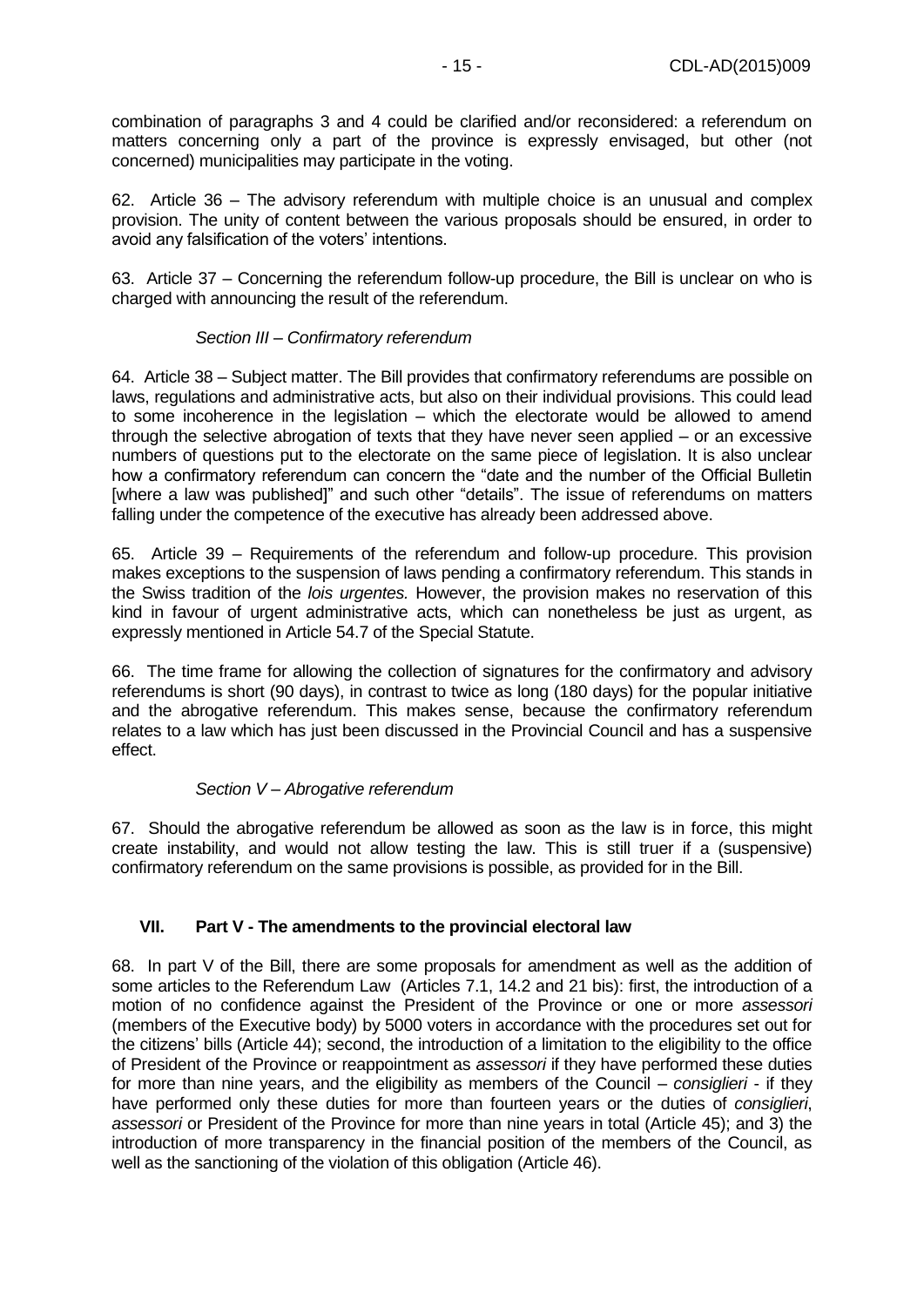## <span id="page-15-0"></span>**A. Introduction of a motion of no confidence against the President of the Province or one or more assessors by citizens' bill (Article 44)**

69. The motion of no confidence is (here) a specific instrument of direct democracy relating to persons, as opposed to issues. In principle, there are two models for a vote of no confidence: (1) "Negative", i.e. without obligation to re-elect someone else. This is the path chosen in Article 44 of the Bill as it happens in Italy. (2) "positive" or "constructive", i.e. only when tied to the election of an alternative candidate ("konstruktives Mißtrauensvotum", as e.g. under the German Constitution for the Federal Chancellor under Article 67 Basic Law or Spanish Constitution under Article 113).

70. According to Article 7 of the Provincial Electoral Law, currently only 7 councillors (*consiglieri*) have the initiative for this kind of motion against the members of the provincial Executive. The Bill intends to add the citizens' bill to the former one. It seems that the rest of Article 7 of the law in force would also apply in this new case: a) an overall majority of the Council is required to pass the motion, and b) the effects of the motion if it is passed: in the case of a motion against the President, the consequence is new elections to the Council and to the President of the Province (according to the principle introduced in the Italian Constitution in 1999 *simul stabunt, simul cadent*), and in the case of a motion against one or more *assessori* he, she or they should resign.

71. Article 44 does not attribute to the population the capacity to automatically terminate the mandate of the President or the members of the executive. It introduces a form of indirect recall in the hands of the legislative (which will be dissolved in case it recalls the President).

72. There is however an ambiguity in the Explanatory Memorandum, where the drafters talk about the recall in other systems – some States of the USA and Cantons of Switzerland and about the possibility for the citizens to exercise control over the Executive during the whole mandate. One interpretation could be that the Bill is introducing such instrument of control. The fact that Article 44 of the Bill excludes any (direct) recall should be made clear.

73. A direct recall by the people would arguably go against the prohibition of the imperative mandate in Article 67.2 of Italian Constitution. It may be reminded that the Venice Commission considers the recall as "obsolete" in Europe<sup>33</sup> and that the prohibition of imperative mandate "or another form of politically depriving representatives of their mandates must prevail as a cornerstone of European democratic constitutionalism".<sup>34</sup>

## <span id="page-15-1"></span>**B. Introduction of a temporal limitation to the mandate of the President of the Province, the assessors and the councillors (Article 45)**

74. As a preliminary comment, it is important to underline that the provisions of **Article 45** are different in nature and content from the other parts of the Bill.

75. The Bill introduces time limits for those holding a mandate as members of the Provincial Council (fourteen years, or nine years if combined with other functions), as Councillors (nine years) and as President of the Province (nine years).

76. Restriction in tenure touches upon the citizen's voting rights, the right to take part in periodic elections entailing both the right to vote freely and to stand for election. The European Court of Human Rights stresses the wide margin of appreciation the Member states enjoy in this respect. The test for the compatibility of restrictions on the right to vote is basically limited to two criteria, namely "whether there has been arbitrariness or a lack of proportionality" and "whether the restriction has interfered with the free expression of the

 $\overline{a}$  $33$  Report on the Imperative Mandate and Similar Practices (CDL-AD(2009)027), par. 16.

<sup>34</sup> *Ibid.*, par. 39.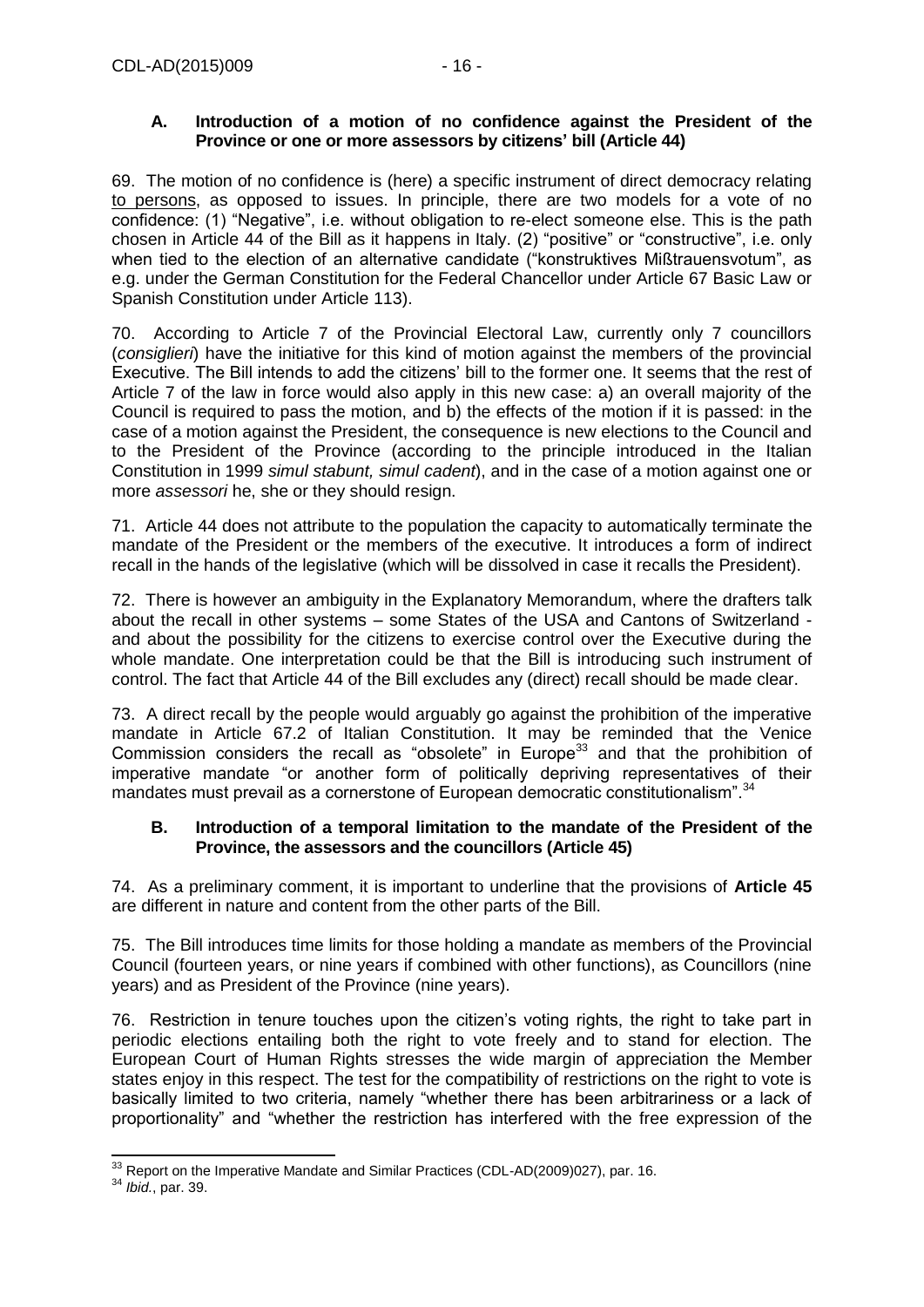opinion of the people".<sup>35</sup> The margin of appreciation is even wider when passive electoral rights are concerned.<sup>36</sup> In a more general way, the UN Human Rights Committee holds in its General Comment on Article 25 ICCPR that conditions which apply to the exercise of the rights protected under Article 25 ICCPR should be based on objective and reasonable criteria<sup>37</sup>

77. The limitation of the mandate of the representative authorities and executive ones are not a typical characteristic of the parliamentary systems, but this does not mean that this is contrary to the constitutional system. Recently some laws have introduced this limitation at regional level, in Italy (Veneto, Law n. 5/2012, Article 6.2) as well as in Spain (Extremadura, Castilla-La Mancha). The rationale is, according to the Explanatory Memorandum, "to avoid that politics become a profession". This is a legitimate goal – albeit debatable in political terms, as it is up to the voters to decide by whom they wish to be represented. It may also be recalled that the Venice Commission stated that "prohibiting re-election of parliamentarians involves the risk of a legislative branch of power dominated by inexperienced politicians. This may lead to increase the imbalance in favour of the executive".<sup>38</sup>

78. What is disputable is the time limit of nine (fourteen) years. The Provincial Council and the President of the Province are elected for 5 years (Article 48 Special Statute). Therefore, it seems more accurate to limit the mandate to 10 (15) years or two terms in office. This is, for instance, the option adopted in the abovementioned Autonomous Communities in Spain.

#### <span id="page-16-0"></span>**VIII. Further items which might deserve regulation**

79. Furthermore, it would be suitable for the law to deal (more in detail) with the following issues, which are not - or only partially - addressed in the present legislation:

- General (technical) principles of citizens' participation (such as the requirement to use official ballot forms and to vote at the polling station), on the validity of votes, on the protocols etc. could be introduced into the law.<sup>39</sup> A reference could also be made to the general legislation on elections.
- A rule on withdrawal of the referendum could be envisaged.
- If minority languages can be used, this should be stated expressly.
- The reference to the applicability of the criminal code is rather short. The law itself could mention which fraudulent acts are criminalised.
- Rules on the "parallelism of procedures"<sup>40</sup> are missing. It would be suitable for a law adopted through a referendum to be rescinded only in the same procedure (abrogative referendum) within a certain time frame, so as not to circumvent the decision taken in a direct-democratic procedure.
- Judicial review or other forms of effective review against decisions taken by various governmental bodies in the context of the application of the law are not regulated. If this

 $\overline{a}$ 

 $35$  ECtHR (Grand Chamber), Zdanoka v. Latvia, No 58278/00 (2006) paragraph 115.

<sup>36</sup>ECtHR (Grand Chamber), Zdanoka v. Latvia, No 58278/00 (2006) paragraphs 106 and 115.

 $37$  General Comment No 25 (1996), paragraph 4.

<sup>38</sup> Report on Democracy, Limitation of Mandates and Incompatibility of Political Functions, CDL-AD(2012)027rev, par. 71.

The issue of the representation of people who are unable to write could also be addressed.

<sup>40</sup> Code of Good Practice on Referendums, III.5.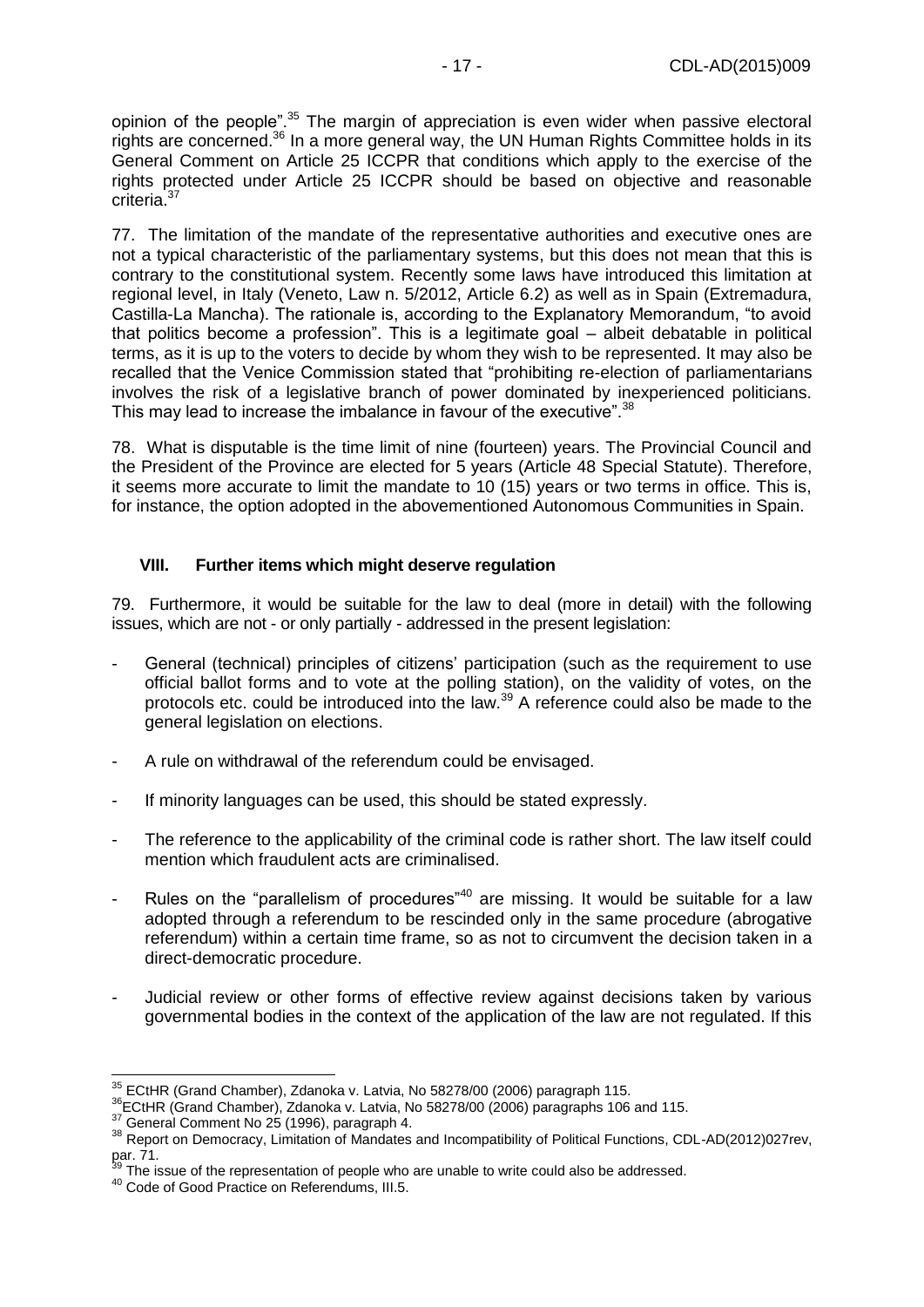is governed by a different law (e.g. the law on administrative procedure or tribunals), references might be included in this law.<sup>41</sup>

## <span id="page-17-0"></span>**IX. Conclusion**

80. The Bill extends the institutions both of direct democracy and of participatory democracy in the province of Trento.

81. There is no international (or European) standard on the extent which should be given (or not) to instruments of direct democracy at national, regional or under-regional level. Nor is there a standard imposing their mere existence. What can be said is that there is a trend to extend them, especially at the infra-national level, which has always been a laboratory for innovations in the field of democracy. The same is true for the instruments of participatory democracy. For example, Article 11 of the Treaty on European Union provides *i.a.* for the European citizens' initiative, enabling one million citizens to invite the European Commission, within the framework of its powers, to make a proposal of legislative revision. These instruments of direct and participatory democracy should be seen as complementing representative democracy. "Parliamentary democracy, supported by free and fair elections ensuring representativeness, (political) pluralism, and the equality of citizens", is the core, but not the only aspect, of the democratic process.<sup>42</sup>

82. It is interesting to note that the Additional Protocol to the European Charter on Local Self Government on the right to participate in local public affairs provides the principle and measures on direct participation, notably in its Articles 1 and 2. Italy, which has ratified the European Charter on Local Self Government, has not signed this additional protocol yet. However, subject to the content of the present opinion, this bill on popular initiatives proposed in the province of Trento constitutes a positive example of the - de facto implementation of the above mentioned provisions of the Additional Protocol, which could encourage Italy to consider further the signature of the Protocol to the Charter.

83. In order to maximise the beneficial effects expected of the Bill, and to reduce any problems that might derive therefrom, the Venice Commission underscores the following points:

- The obligation for the authorities to assist drafters of citizens' bills and referendums (Article 4) is not well-delimited and might give rise to unintended negative consequences.
- Petitions and the obligation for the Provincial Council to address them are too extensively defined.
- The institution of "prytanies" is unusual. It is problematic to provide them with supervisory powers with respect to the provincial authorities, including with the right to introduce a motion of no confidence against the President of the Province and the members of the government.
- The possibility for the citizens' bill to be transformed into a popular initiative without observing the requisites for the latter may denature the instruments and lead to confusion.
- The conformity of all citizens' bills, requests for referendums and popular initiatives with all superior law must be ensured and should be examined before they are submitted to the vote.
- The extension of initiatives and referendums to administrative acts in the competence of the executive is quite unusual and could give raise to several problems, including the trivialisation of direct democracy procedures. Further risks arise also from the

 $\overline{a}$ 

<sup>&</sup>lt;sup>41</sup> Cf. Code of Good Practice, II.3.3 (an effective system of appeals).

<sup>42</sup> Cf. CDL-AD(2013)011, par. 40, with references.